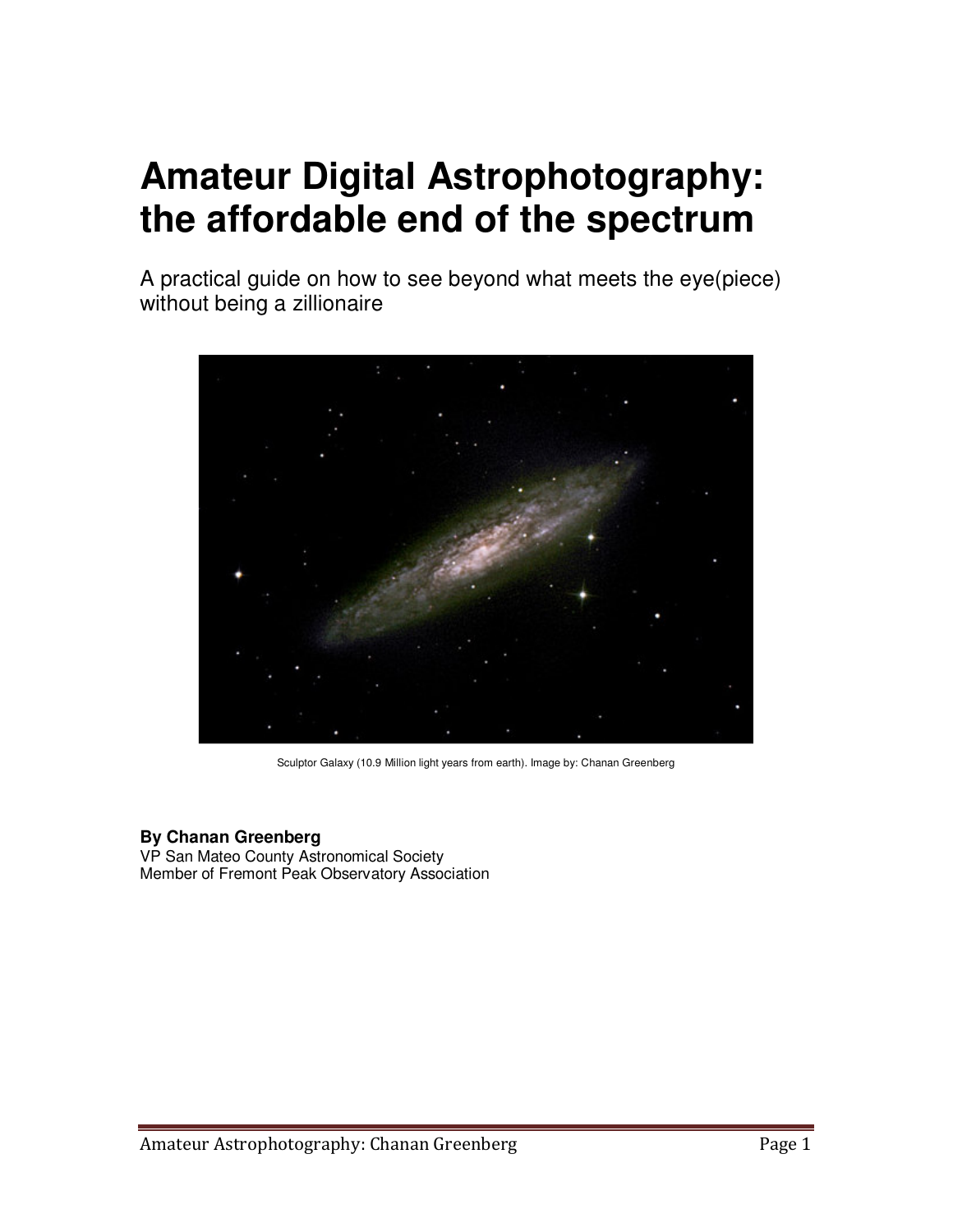# **Amateur Digital Astrophotography: the affordable end of the spectrum**

A practical guide on how to see beyond what meets the eye(piece) without being a zillionaire

# **By Chanan Greenberg**

VP San Mateo County Astronomical Society Member of Fremont Peak Observatory Association



Image Details: Chanan Greenberg 10" Newtonian, Orion Deep Space Pro 35 minute exposure

This series of articles is designed to educate how to take exciting images of planets, clusters, nebulae and galaxies. People often find celestial photographs breath-taking and believe that producing such images can only be achieved by professionals and the wealthy.

Over the last 3-5 years there has been a minor revolution in high quality, affordable equipment that puts astrophotography within reach of more people than ever before.

Whether you are an avid observer with a curiosity about astrophotography, if you are thinking about taking a plunge into this space or a practicing astrophotographer who is seeking tips and tricks these articles will provide you with guidance, tips, notes on equipment,

sample images, and direction to additional data sources.

This series will include 4 segments: Part 1: Is Astrophotography for me? Part 2: Astrophotography 101: Shooting a Moving Target Part 3: Equipment: Mount, Camera, Focusing and Guiding Part 4: Imaging & Image Processing

# **Part 1: Is Astrophotography for me?**

Astrophotography is technically demanding, time consuming and requires a long learning curve – in short everyone can enjoy the pictures but taking them may not be fun for some people. If you are just starting to develop your interests in astronomy the best advice I can offer is to stay away from astrophotography. The high demand and little tolerance for inaccurate alignment and guiding may turn the fun and exciting hobby of amateur astronomy to a nightmare of frustration and cause some to lose interest in astronomy altogether.

If you are new to astronomy there are many gratifying and easy things to do before considering astrophotography: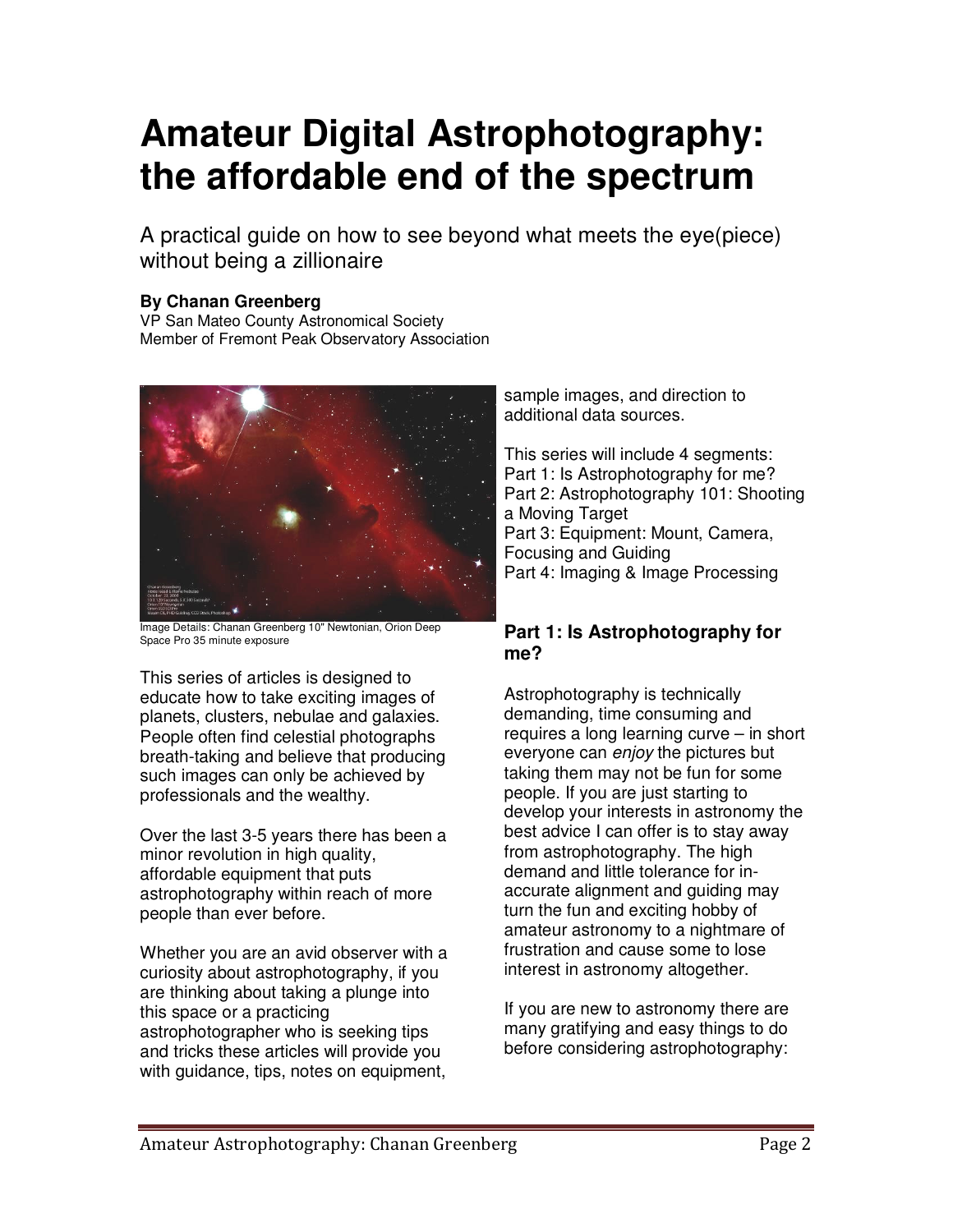- Learn the night sky, constellations and stars
- Go to star parties and observe through telescopes; see what objects you can find
- Read about the objects you see
- Go to planetarium shows

All these activities are fun, easy and extremely rewarding and help build-up knowledge that will later be used in astrophotography.

If you enjoy looking at pictures of deep space objects they are readily available by the thousands, on hundreds of Internet Web sites. Its cheap, easy, no fancy equipment and you don't risk losing extremities during cold nights.

Some people who delve into astrophotography never look through an eyepiece again, while other "pure" observers have a disdain for astrophotography as they only want to see what they can see through the eyepiece.

Personally I am a hybrid. For years I did pure observations with a Newtonian non Go To scope finding objects using star maps, decent polar alignment and my RA and DEC setting circles. This was a great way to learn about the night sky and where objects are located. Words cannot describe the excitement I felt when I first laid eyes on M17. My polar alignment was inaccurate that night and the nebula did not appear in my eyepiece at first. As I slowly searched in expanding circles suddenly this ghostly object came into view – M17 in all its glory. My excitement knew no bounds and it felt like I was the one who had discovered it.

This is why I like going to our star parties at Crestview Park trying to find new objects I have never seen before and often revisiting objects I have viewed many times. Its also great fun to share these night sky jewels with the public who love to look through the telescope and learn more about what their eyes can see.

This leads to an interesting question  $-$  if observations can be so fun and breath taking images, taken by the Hubble Space Telescope and other space observatories, are readily available online why bother with the hard work and expense involved with astrophotography?

There is no correct answer to this question - it is completely subjective and will change from one person to the next.

# **The Interstellar Tourist**

For me the interest started simply with the desire to share what I saw through the eyepiece with friends and family who did not come to star parties. Much like a tourist who visits a special place, and though professional photographs are available on postcards and in books they still take their own snap shot to say "Look where I have been, look what I saw".

In a similar way I was so blown away by views of the moon and its craters and fainter objects that I just had to capture those views and share them with others. And so on September 2003, I took a Fuji Digital Camera 2.0 MP, which is a very simple regular digital camera, pressed it against the eyepiece holding it as steady as I could and took my first image – the moon!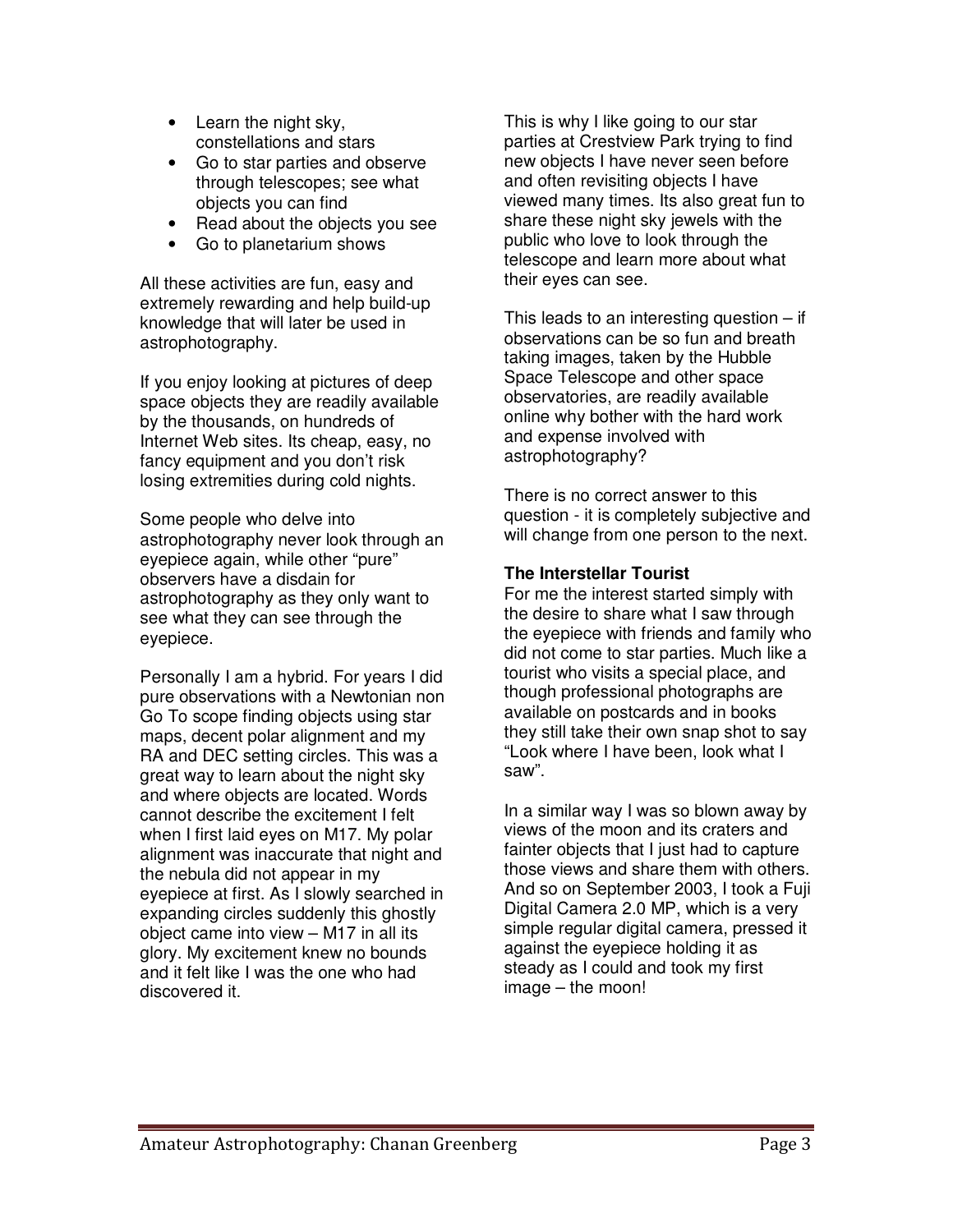

Image Details: Chanan Greenberg 6" Newtonian, Fuji Camera 2.0 MB Auto Settings

I was proud and excited about my first successful shot and immediately started wondering what other images I could take. I started experimenting trying to shoot planets, globular clusters and nebulae. Much to my dismay I rapidly discovered that even though I could see wonderful views through the eyepiece my digital camera was no where nearly as sensitive as my eyes and was unable to capture the details I could see.

# **Out of sight and out of pocket**

Additionally, there were many objects I heard about, read about but could never see in the eyepiece and so I asked myself how can I take images of objects I cannot see? As I started asking around I learned what astrophotographers used and how much it cost and reached the sad conclusion that astrophotography is probably not for me.

For a couple of years I just stuck to observing and occasionally trying my luck with my digital camera only to be disappointed all over again.

But there was a nagging feeling that I am missing out, that there is so much more to see, combined with my own disposition which never likes to admit, let alone accept, defeat I kept looking for a way I could engage in this space.

The big change occurred with the introduction of a line of products that made astrophotography financially viable and in late 2006 I re-engaged and started investing little by little and started learning the art and science involved in astrophotography.

# **If at first you don't succeed……**

Destroy all evidence you ever tried, or do as your mother told you and try, try, try again.

Astrophotography requires investing in learning, acquiring skills, trial and error and lots of patience. Rarely do people produce amazing images on day 1. Learning and improving on past mistakes is key to a successful outcome.



# **The Ring Progression**

This series of images of M57, the Ring Nebula, illustrate my first attempt of trying to capture the image with a regular digital camera and the progress made in equipment and technique over time.

So, if seeing through the eyepiece is not enough. If you feel a need to be able to say "I took that picture" and if you are not easily deterred by setbacks and love overcoming technical challenges....well then astrophotography might be just right for you! Carpe Noctem! (Seize the night)

**Next Month: Astrophotography 101 Shooting a Moving Target**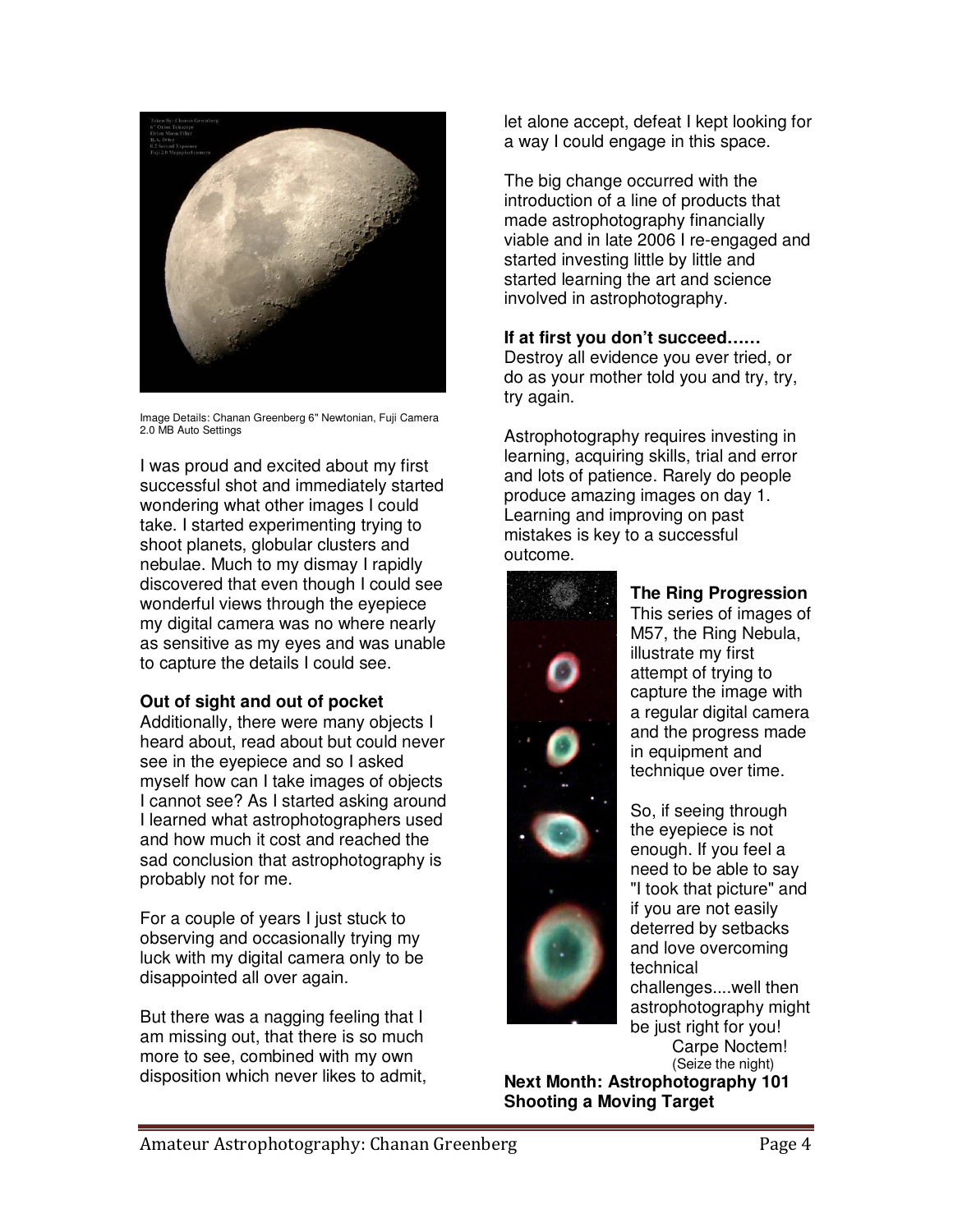# **Part 2: Astrophotography 101 Shooting a Moving Target**

Why is astrophotography so demanding? Why is it more difficult than just pointing the camera and taking a shot? Astrophotography has some similarities to shooting with any digital camera but it introduces some interesting twists that can make achieving a single good shot a daunting challenge.

As with taking a family snap shot with your digital camera, at the heart of the process is a Charged Coupled Device, also known as a CCD chip. These chips have a special characteristic – they are sensitive to light. More precisely they react to a photon hitting the atoms that make up the chip and "excite electrons". When a photon hits a specific pixel on the chip it is registered by the chip. The more photons hit a pixel the brighter that pixel will be.

This is the same process that occurs when a digital image is captured no matter what object you are shooting.

This is more or less where the similarity between regular photography and astrophotography ends. In regular photography the object you are photographing is rarely moving at hundreds of miles an hour and located trillions of miles away from you – this is what astrophotography deals with.

There are several challenges presented to us when we try to photograph celestial objects:

- Limited amount of light
- Motion of the Earth
- Earths Atmosphere

# **Limited Amount of Light**



Image Details: Ring Nebula Chanan Greenberg 8" Newtonian, Orion Deep Space II Camera, 24 X 60 seconds exposure

One of the favorite deep space objects amateur astronomers target is the Ring Nebula (M57). Many have seen this round puff of smoke in the eyepiece but few have been able to see the central white dwarf that is giving off heat and UV radiation making the gas around it glow. The reason for this is simple; this white dwarf is thousands of times dimmer than the dimmest star you can see with the naked eye. Put differently, it is not giving off much light. This is also the reason that with the exception of very few objects most clusters, galaxies and nebulae appear to be grayscale to us and we cannot perceive their true color when observing through an eyepiece. With the exception of a few very bright objects such as the moon and planets most objects are quite dim, way too dim for a regular digital camera to capture and represent well. To gather more light you need a telescope which collects and focuses light, a sensitive and preferably cooled CCD chip and the ability to handle long exposures, i.e. allow enough photons to be collected, hit the chip and register as an image.

So now that we have established that long exposures, sometimes very long exposures, are required to collect enough light to produce an image we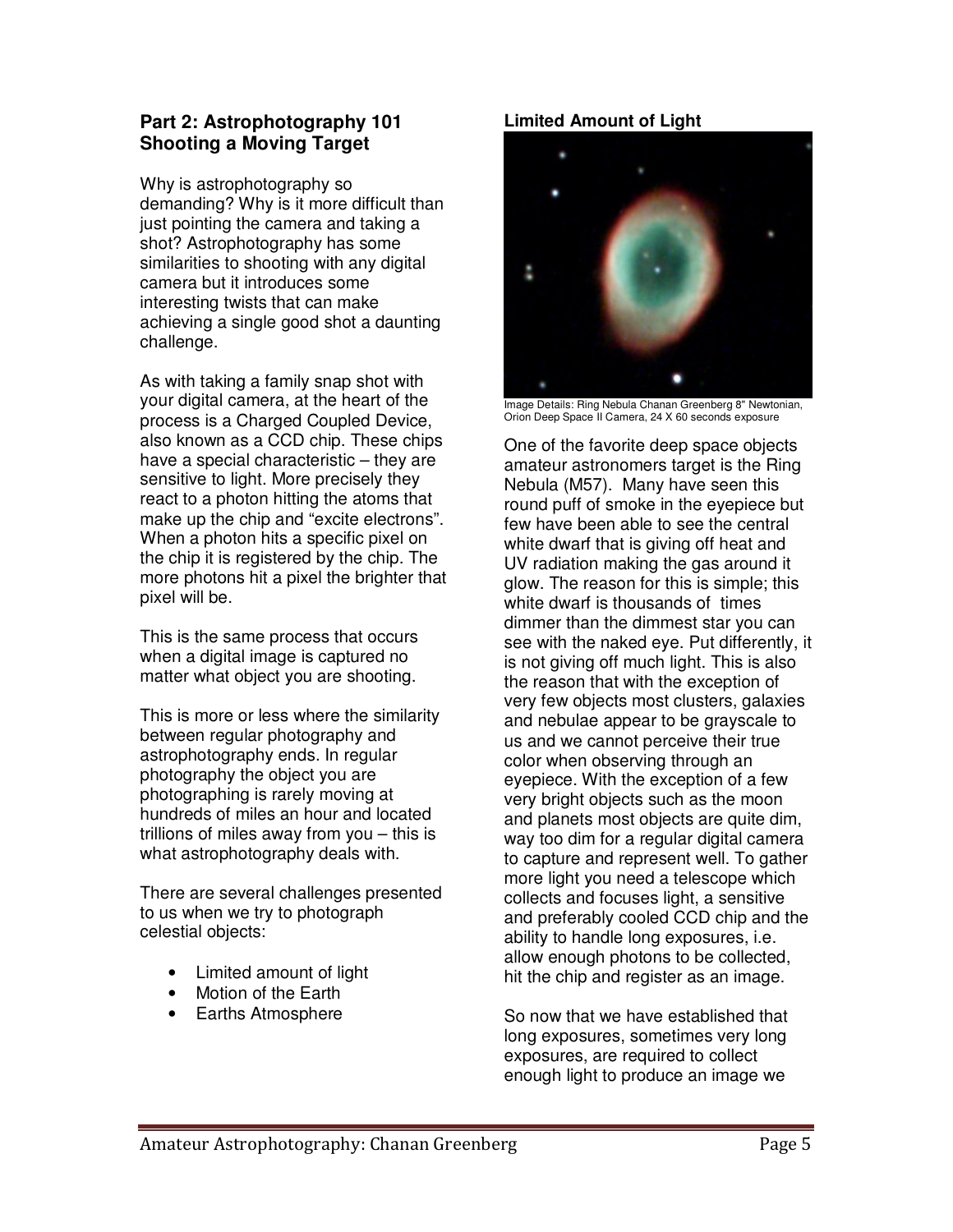need to tackle the next challenge – shooting a moving target.

# **Motion of the Earth: Polar alignment and Tracking**

Over 4 billion years ago a massive object about the size of Mars collided with our planet tilting our axes of rotation. The Earth is rotating at a speed of over 900 miles an hour which causes the skies to appear to be moving from east to west. So as a night progresses objects that start out in the east will slowly move westward. Taking long exposures of objects in space is effectively trying to shoot a moving target which needs to be tracked.

In order to track an object in the sky we must compensate for the Earth's rotation using a Right Ascension (RA) tracking motor and properly Polar Align the scope along the axis of rotation otherwise the tracking will not follow accurately. Also, finding objects can become quite difficult.

Most amateur astronomers who use equatorial mounts have come accustomed to handling polar alignment. Whether doing a rough visual alignment or using a polar scope built into the mount, such an alignment is quite sufficient for observing. Those who use a fork type mount rely on a 2-star or 3 star alignment and can easily find objects in the sky to observe. For astrophotography this is not good enough. While the human eye and brain are quite forgiving and will either not detect or compensate for any tracking errors, a CCD chip is very unforgiving. While observing slight motions often go un-noticed. A CCD chip however, faithfully records every photon hit and if tracking and alignment are not accurate it will faithfully record every error making images look blurry or even show streaking star lines in the image.



Sample images of poor tracking

To take any exposure that is longer than 20 seconds, accurate polar alignment and good tracking is a pre-requisite to acquiring good images. In fact, the best deep space camera on the market will still produce lousy results without a good mount for tracking and good polar alignment. A middle of the road type of camera can produce excellent results if the mount is properly aligned and tracking well. So the mount is where you want to invest most of your dollars.

There are several methods to obtain good and even excellent polar alignment. The one most commonly used is Drift Alignment which is an iterative process of first tracking a star near the intersection of the celestial equator and the meridian and making azimuth adjustments to your mount and then tracking a star near the horizon and making altitude adjustments to the mount. When the stars stop drifting you are accurately aligned.

#### **Polar Alignment / Drift Alignment**  http://www.petesastrophotography.com/index.html?

Select Drift Technique from the menu on the left to get an excellent step by step tutorial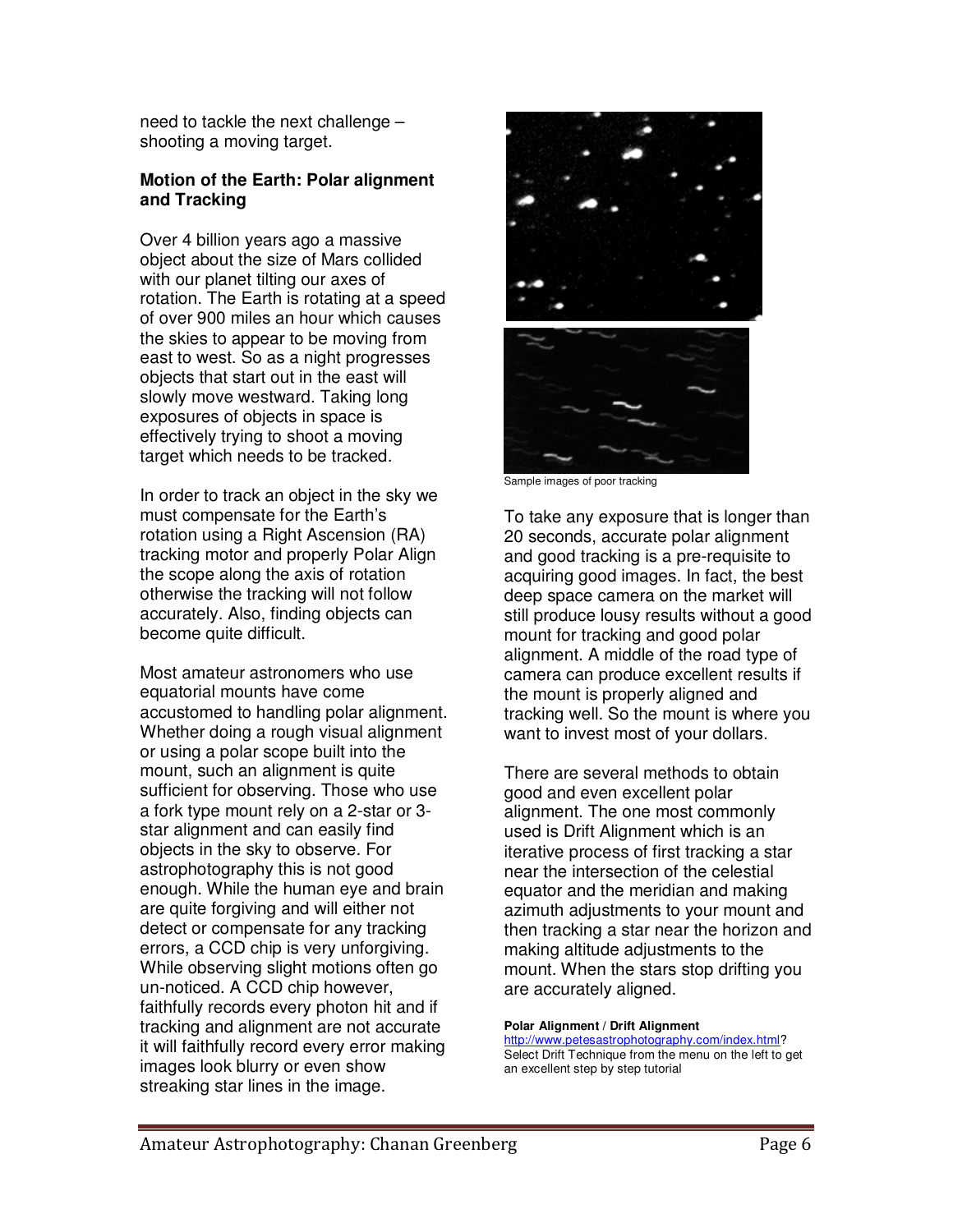Another method to align your scope is using your CCD camera and software like PoleAlignMax which automatically measures how far off you are from the actual pole and helps you in the process of achieving very accurate polar alignment.

#### **PoleAlignMax**

http://users.bsdwebsolutions.com/~larryweber/PoleAlig nMaxDownload.htm

Getting good polar alignment is a matter of repeated efforts and as time goes by you will get better at it. Don't despair it is time well invested which makes finding very dim objects easier and reduces tracking errors significantly which helps produce better images.

Now that you are polar aligned you can tackle the next task – accurate tracking. While most RA motors can track objects quite well for observational purposes no motor is perfect and inconsistencies in the gears will cause objects to move just enough to potentially ruin a nice image.

To deal with this issue better mounts offer a feature known as Periodic Error Correction (PEC). Basically, you run a training session in which you use a high magnification illuminated eyepiece to track a star and keep it centered using the RA control buttons. The mount records the actions you take to correct the tracking and uses these corrections as part of its standard tracking process compensating for any built-in errors it may have.

While PEC can produce excellent results and is strongly recommended, even that alone will not be enough for really long exposures. This leads us into guiding and specifically auto-guiding.

Guiding used to mean that the astronomer would have to be next to the scope and look through an eyepiece at a guiding star and manually make adjustments to correct any tracking

errors during the exposures. That can be a very demanding and uncomfortable experience. This is why auto-guiding is so helpful. Auto guiding does essentially the same thing, a second CCD camera tracks a specific star and when it drifts by more than a preset distance (often less than 0.3 pixels) the camera will send a correction action to the mount. There are various ways to handle autoguiding from dual chip cameras, to offaxis guiding cameras to having a completely separate camera and scope used for guiding.

In summary to be able to produce high quality images you need to be:

- Polar Aligned
- Tracking well using PEC
- Auto-guiding

# **Earth's Atmosphere**

Now you are ready to focus and start imaging and process your images.

But there is one more challenging factor – Earth's atmosphere. Imaging objects in space through Earth's atmosphere is like taking images from the bottom of a pool. The atmosphere is filled with warm and cold air streams, pollutants, water vapor and numerous other components that can make life quite difficult for astrophotography. A petition to have the Earth's atmosphere removed has been rejected on the grounds that it is required to sustain life – even the life of astrophotographers. The two main factors that impact our ability to take images through our atmosphere are Transparency and Seeing.

Although there are some solutions that introduce adaptive optics which compensates for changes in the atmosphere these still remain rather expensive, so most astrophotographers keep hoping for good conditions.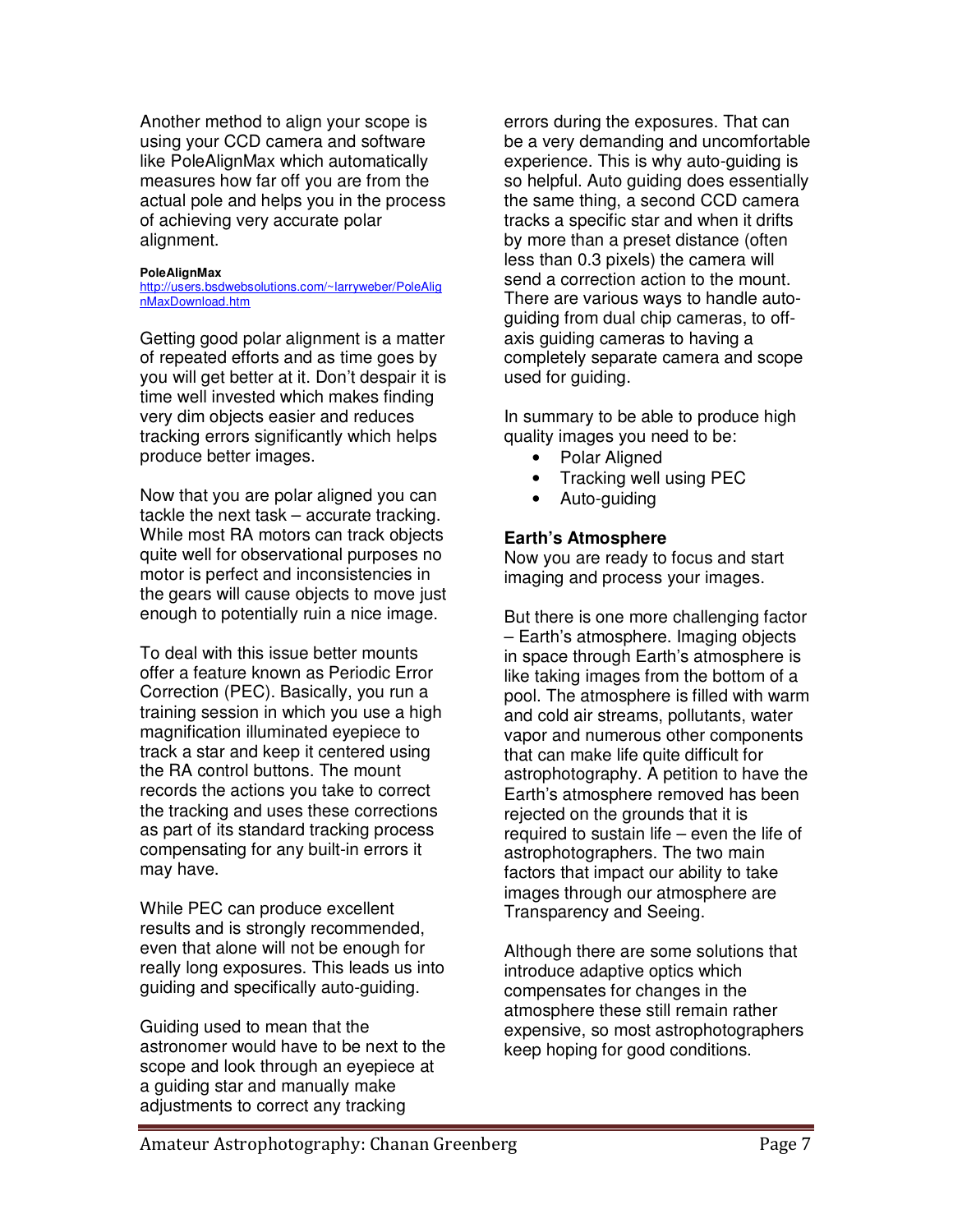It is important to understand that bad Seeing will effect your ability to focus your camera and can sometime even sabotage your guiding efforts. Really bad seeing will cause your focus point to move in and out making some parts of your exposure seem out of focus and in some case will make stars appear to be moving causing your auto-guider to send correction commands to your mount chasing phantom motions of the star.

Best way to overcome this issue - pick a good night for imaging. One cool tool to help you do that is Weather Ninja available at:

#### http://www.ccdware.com/Files/weatherni nja15.zip



Screen shot from Weather Ninja

**Weather Forecasting for Astronomers http://cleardarksky.com/csk/**

http://www.intellicast.com Although not designed for astronomy its Dew Point information tends to be accurate and useful

Last but not least: location, location, location. Where you choose to do your imaging has a huge impact on the length of exposures you will need, the post imaging processing and overall quality of your images.

Dark skies are THE BEST. However, many of us who live in light polluted areas and cannot get out to dark sky sites very often need to learn how deal with the annoying pain of light pollution that waters down your image, drowning it in light and killing contrast. There are ways to combat light pollution which we will be presented later in this series.

# **Astrophotography 101 summary**:

1. Gather as much light as you can – translates into generous aperture, a cooled CCD chip and long exposures 2. Accurately polar align

3. Track well with PEC and Auto-guiding 4. Pick a good night and choose a good location if you can

Before you dash out to buy equipment why not first pay a visit to Jazz Under the Stars at CSM where you can get first hand experience at imaging under the guidance of Dean Drumheller or come to one of SMCAS star parties at Crestview Park and ask for people's advice.

# **Next Month: Equipment: Mount CCD Camera, Focusing & Guiding**

Carpe Noctem! (Seize the night)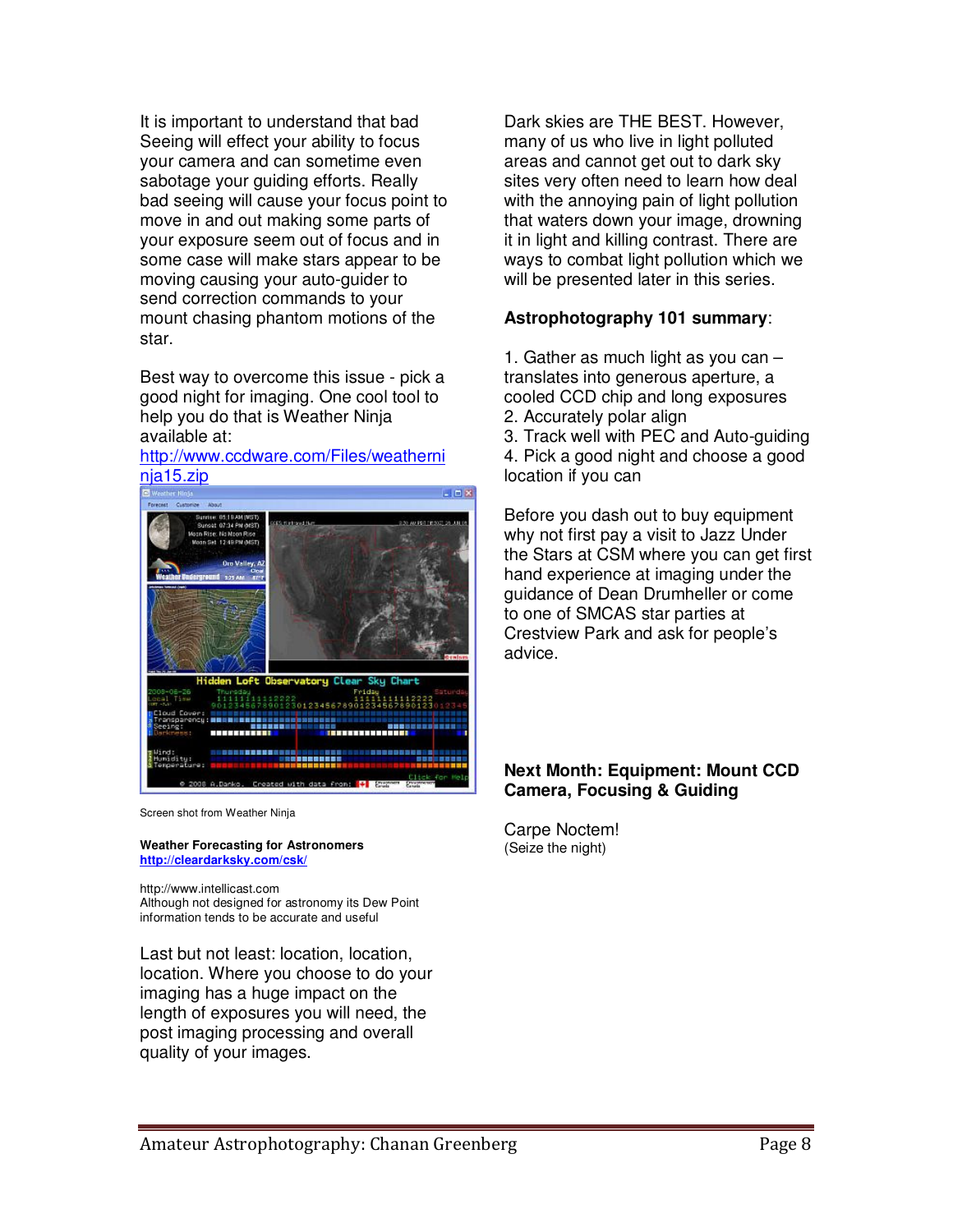# **Part 3: Equipment: Mount, CCD Camera, Focusing & Guiding**

This chapter will cover what you should consider when selecting equipment. The whole objective of this series of articles is to provide a *practical* quide on how to create an affordable imaging setup. That said these are all relative terms. For some of us living in a light polluted environment is a fact of life we need to deal with while for others going often to locations with dark skies is a practical option. Affordability is also something quite relative. So my assumption is that the reader is likely to be working in a light polluted area. If you are not, all the advice is just as valid and your life will be easier. Additionally at the end of this chapter I have provided a check list on how to build what I consider to be a good imaging system with the estimated costs.

**Important Clarification**: I am openly biased towards equipment provided by Orion Telescopes. This is my main frame of reference and is what has worked for me. In my opinion they offer the best balance between cost and performance and the quality of customer service I have received has been beyond reproach, especially from the Cupertino store. I wanted to make it clear that I am not compensated in any way by Orion and am merely expressing an opinion based on my experience.

My equipment comments will extend to other vendors such as SBIG, Meade and others.

# **How long does 'long' mean?**

Throughout these articles I have referred to taking long exposures. Some images require hours of exposure. However, it is common practice to take a series of shorter exposures 1 to 10 minutes long and stack them during the image processing stage (see next

month's chapter). There are a few good reasons to follow this practice:

- 1. Planes & Satellites can often fly through the field of view you are imaging. If you're in mid exposure of a 1 hour image that whole image may be lost and that hour is wasted. If you were taking 6 ten minute exposures one of them may be lost but the combined 50 minutes can still be used.
- 2. While the best results are derived from long exposures there is another practical consideration that limits how long we should expose which is light pollution. When a CCD Camera is exposing it collects light – all light - including that orange haze we see in the sky in light polluted areas. That light waters down the image and reduces contrast and is difficult to remove. In heavily light polluted areas, an exposure that goes much longer than 2 minutes, will cause the CCD chip to over-saturate by light pollution. You can still achieve good results, just by taking many shorter exposures and then combine them.



Image Details: M42 Chanan Greenberg Orion 10" Newtonian, Orion Deep Space Pro. 9 X 2 minute exposures taken under light polluted skies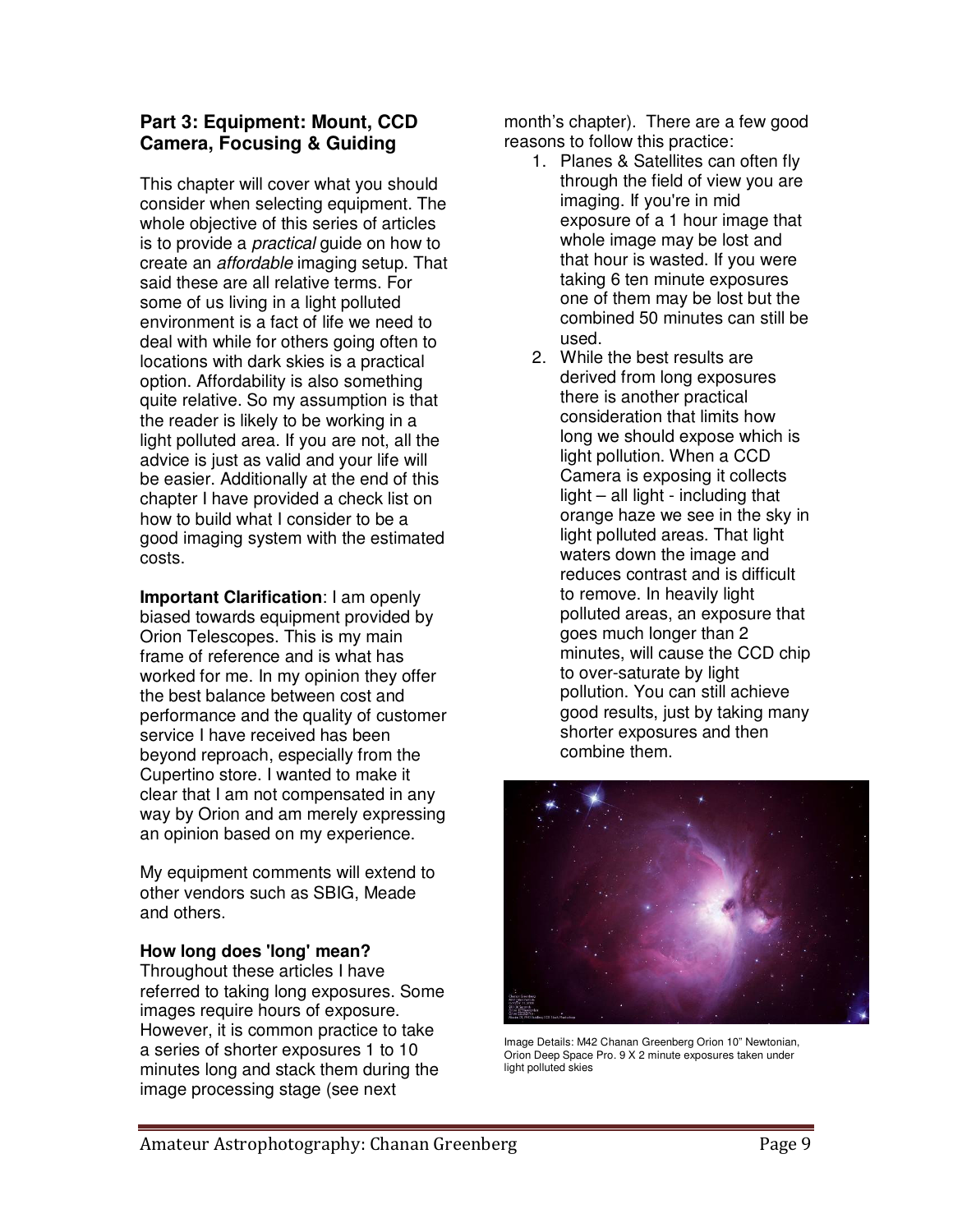# **Selecting a Mount**

As mentioned in a previous chapter, the mount is the place you want to invest the majority of your budget. The best telescope with the best camera will still deliver poor results if mounted on a mount that does not perform well. The key features you want to make sure you mount can handle are:

- 1. Equatorial Vs Fork most people that I know who do imaging use an equatorial mount as it is best designed to mimic the motions of the sky. This does not mean you cannot do imaging with a fork mount and some fork models from both Celestron and Meade offer auto-guiding capabilities. My recommendation leans towards the equatorial design especially for long exposure sessions.
- 2. Weight Limit you have to make sure that your mount is capable of handling the weight you plan to put on it. If you overload the mount you increase the chance of ruining the gears and it will strain to keep up with your tracking demands. Your weight limit will vary depending on the setup you create. A camera with a dual-chip setup which can selfguide with a small refractor, which is a great setup for wide field imaging, can way less than 20 lbs. While a large scope, with a secondary guiding scope and 2 cameras can weigh more than 50 lbs.
- 3. Quality of Motors make sure your mount has high quality dual-axis motors allowing it to track in both RA and DEC. There are many mounts out there that will claim to do a great job but few that actually meet the demanding accuracy required for imaging.
- 4. PEC Capability the ability to train the mount on how to compensate for periodic errors
- 5. Auto-Guiding the mount needs to have a port designed to accept auto-guiding commands
- 6. Computer Control you will spend a significant amount of time at your computer during an imaging session, the ability to control the mount through the computer is going to make your life significantly easier and make your session more productive
- 7. GO-TO while not a must, you can find targets using setting circles and star maps, it is a huge efficiency gain and is absolutely required if you plan to use automated processes like PoleAlignMax to refine your polar alignment
- 8. GPS definitely a nice to have gadget but not a must. The GPS feeds in the correct time, coordinates and altitude information into to your mount's hand controller instead of you having to do it every time.
- 9. Budget mounts that offer this entire scope of abilities start at \$700 and go as high as \$70,000 (yes that is \$70,000). There are very good mounts such as Losmandy, Celestron CGE, Vixen Atlux and Vixen SXD all retailing from \$3,000 to \$5,000 which perform well and can carry a heavy load. Since we are focusing on affordability the most cost effective investment I have seen to-date, which is what I use, is the Orion Atlas EQ-G mount which retails at \$1,499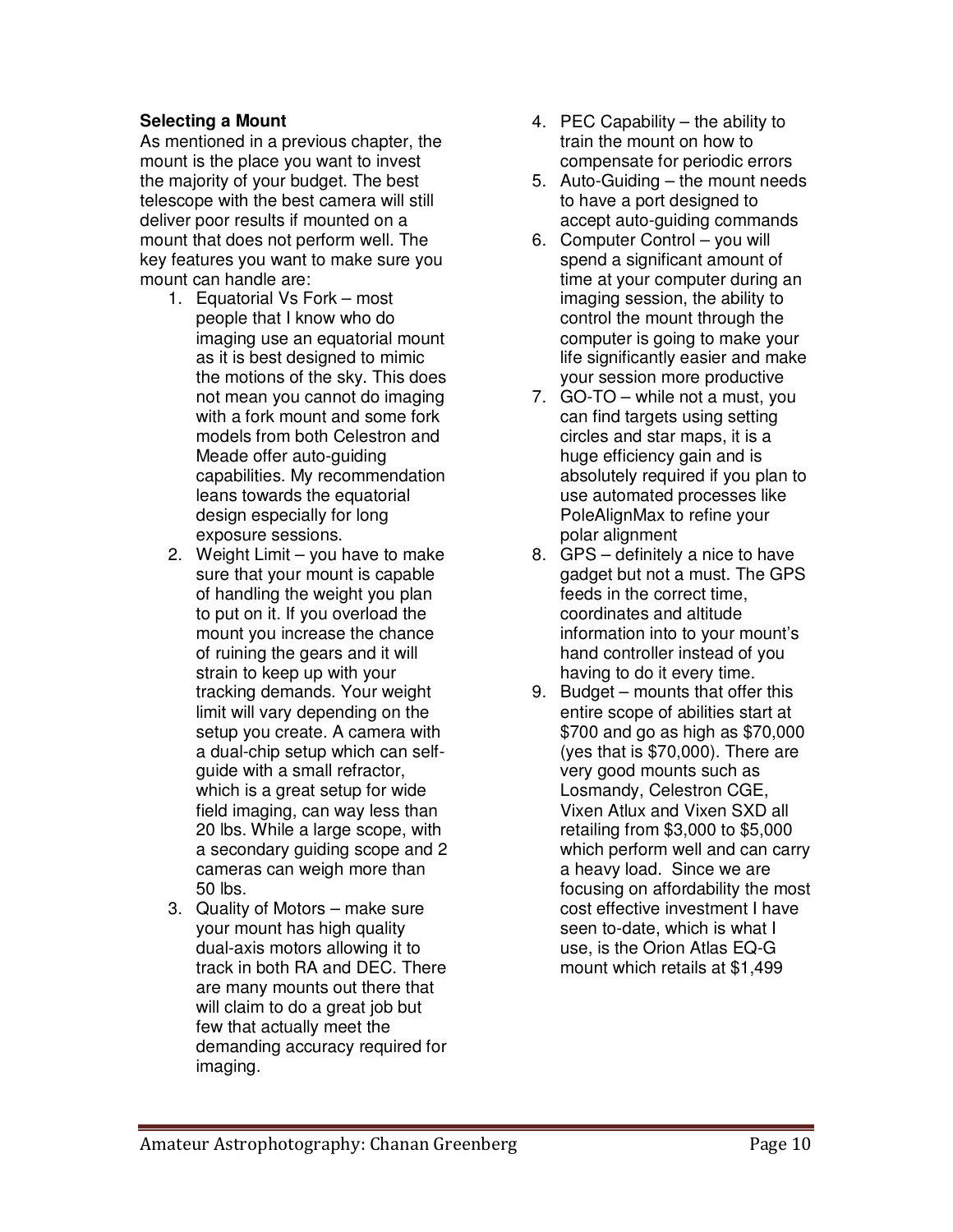#### **Leveling and Balancing your Mount**

Regardless of which mount you select, leveling your mount and balancing are critical for good imaging.

A non leveled scope means that even if you are properly polar aligned and your tracking is accurate you will experience field rotation and deteriorating tracking during your session as you are not truly tracking in RA. Most mounts have a built in bubble that makes leveling the mount an easy and fast task.

A non balanced mount means that your mount is heavier on one axis. This will press your gears tighter against each other when pointing the scope in one direction and may cause them not to mesh well when pointing in another direction. Overall this strains the motors, unhealthy for the gears and will make your tracking and guiding efforts more difficult.



The Orion Atlas EQ-G Mount

# **Selecting a CCD Camera**

Let me start by making a quick note about DSLR cameras. I have seen

some astrophotographers use various DSLR cameras and produce very impressive results. DSLR cameras probably out-perform many small chip and cheap astrophotography CCD cameras. I have very limited experience using DSLR cameras. Overall a true dedicated camera for astrophotography should give better performance when used with cooling.

The key considerations when selecting a camera:

- 1. Camera / Scope combination different chip sizes and scopes with different apertures and focal lengths create different imaging systems which impact the type of objects you can image and the field of view you have. As a rule the smaller the chip and the larger the aperture of the scope the more limited the field of view will be and the higher the magnification. Larger chip and small aperture produce wide fields of view and lower magnification. Additionally, the scope's focal length is a determining factor impacting exposure time. For 2 scopes of the same aperture but different focal lengths, the shorter focal length will require shorter exposures.
- 2. Sensitivity different chips used by different manufacturers have different levels of sensitivity and other related parameters. Quantum efficiency basically is a good indicator for how sensitive the chip is. Generally the more sensitive the better. The Kodak chips used in SBIG cameras boasts an 85% quantum efficiency. While Orion cameras using Sony made chips have 60% quantum efficiency and are therefore less sensitive. Full-well capacity is another parameter.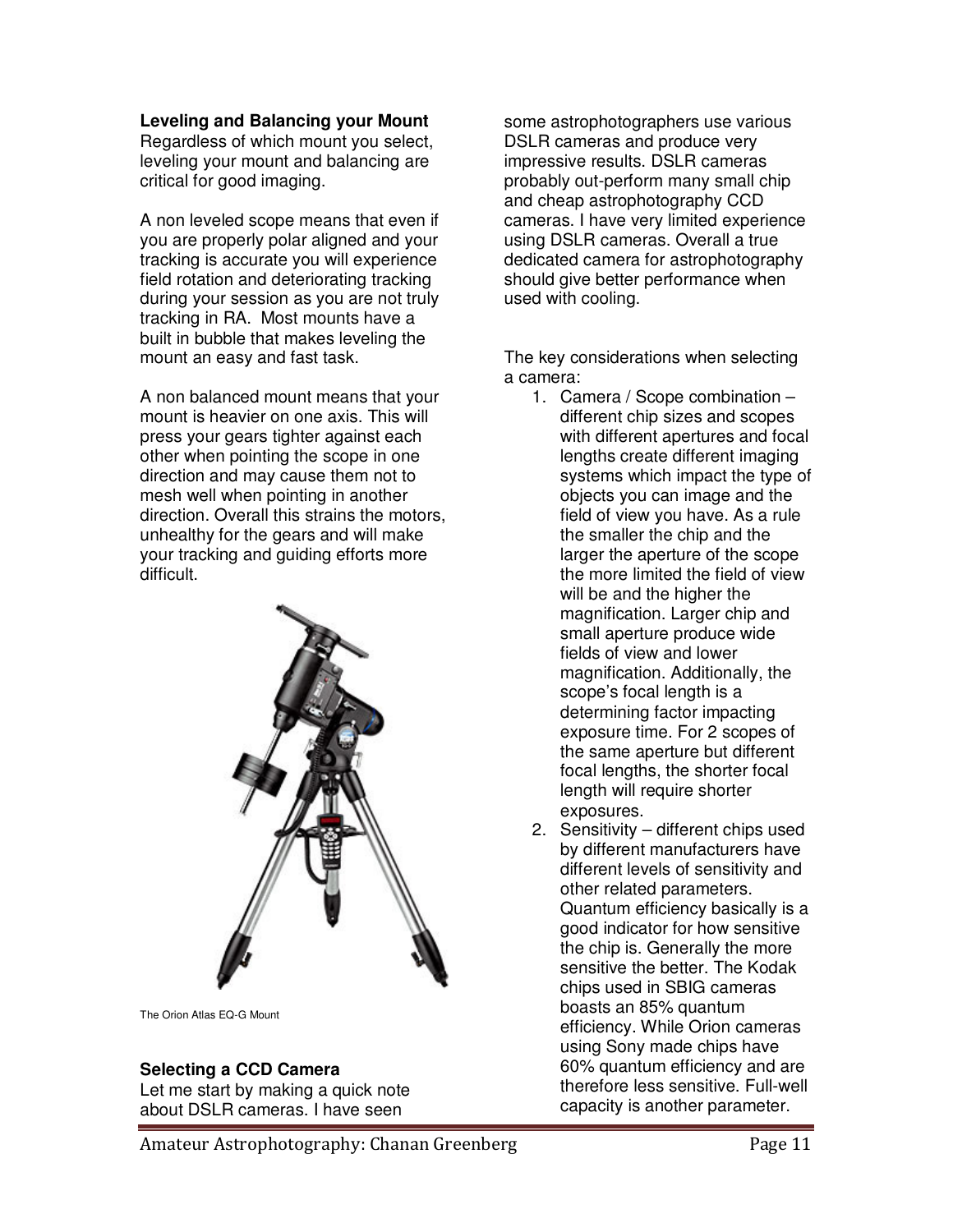Each pixel on the chip has a fullwell capacity, after a certain amount of photons have hit that pixel it can no longer "contain" them and spills over to adjacent pixel making them bright too.

- 3. Cooling cooling the chip below ambient temperature is very effective in reducing the amount of 'noise' the camera detects and the less noise will make its way into your image. Additionally, some cameras not only cool the chip but allow you to set the temperature the chip is cooled to. This is very helpful when imaging over several days and using Dark Frames (to be explained in next month's chapter) when it is important to make sure the images are being captured by the chip at the same temperature.
- 4. Blooming Vs Anti-Blooming blooming is what happens with the full-well capacity is exceeded and adjacent pixels appear bright to the point that a star is burnt out and lines appear in the image. Some cameras 'bloom' while others introduce a cut-off point that prevents blooming. Generally, anti-blooming camera's are less sensitive and require longer exposures than blooming cameras.
- 5. One Shot Color Vs Monochrome – generally speaking Monochrome cameras (that shoot in "black and white" and use filters to capture color information) typically produce superior results to One Shot Color imagers. That said, they take at least double the time to capture the same image as each exposure requires 4 sets of exposure (Luminance, Red, Green and Blue) and they are more expensive as in addition to the camera you need a filter

wheel and filters. They also require more processing work after imaging is done. For a similar sized chip it can be said that Monochrome provides higher resolution as the entire chip is used for each type of exposure while the One Shot Color uses a Bayer filter and offers lower resolution.

- 6. Software Support make sure your camera works with one of the following software packages: CCDSoft, or MaxIm DL or MaxIm DL Essentials, or Nebulosity. Its not just that these are good application but there is a large community of users who have formed user groups on the Internet that can provide lots of advice and feedback
- 7. Guiding Cameras some imaging cameras have a built in second chip that is used for guiding (AKA self guiding). These tend to be available in the higher priced cameras. Other alternatives are dedicated guiding cameras such as Orion's Auto-guider or using a second imager that is not dedicated to guiding. While some will say it is critical to use a monochrome camera for guiding, I have been using a One Shot Color camera for guiding with very good results.
- 8. Solar System Vs Deep Space solar system objects are significantly brighter than deep space objects. The image of the moon below is a 0.08 second exposure while deep space objects require many minutes to start showing up in the image. There are some cameras that are less sensitive and designed for solar system imaging; they are also moderately priced – well below \$200.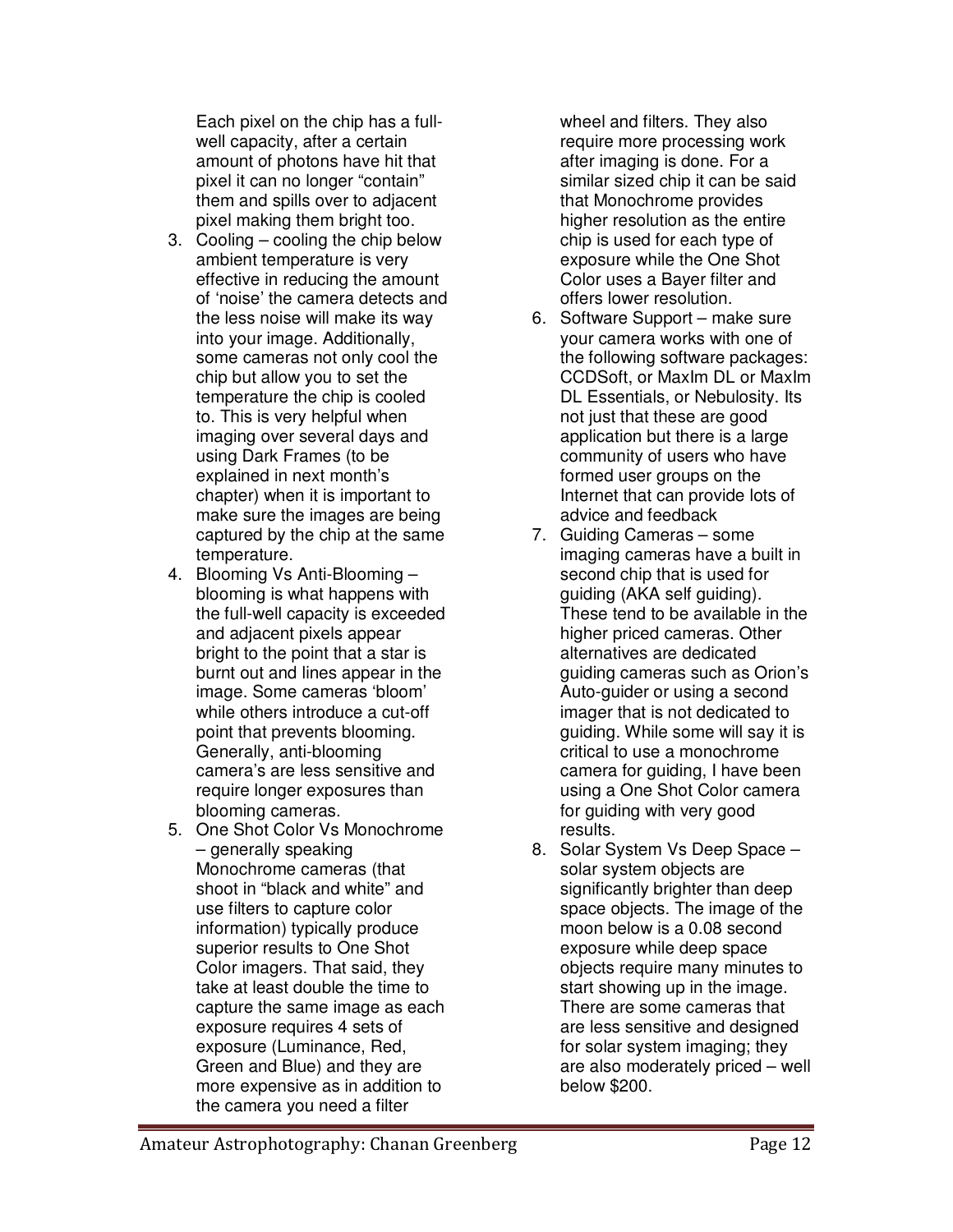

Image Details: Chanan Greenberg 0.08 Second exposure of the moon

- 9. Budget it's surprising how many vendors and how many models of astronomy CCD cameras are available. Vendors such as StarlightXPress, FLI, Apogee and the very well respected SBIG provide high quality cameras ranging from \$2,000 to \$35,000. There are other vendors such as the Meade DSI product line but frankly in my limited experience they do not match up in comparison to the vendors listed above or to the Orion product line of cameras. As this series of articles is titled "the affordable end of the spectrum" I have focused on what I believe provides the highest quality within a reasonable level of expense. After doing my own survey of the market to select which products I invest in I selected the Orion StarShoot product line which offers:
	- Solar System camera available for \$179
	- Deep Space Camera II \$399
	- Deep Space Camera Pro \$1,299

The Orion Start Shoot Deep Space Pro offers the only large format 6.1 Mega Pixel cooled chip camera in the market retailing below \$2K. Most comparable cameras cost double that or more. While its cooling is automatic and not controlled and it has no shutter control that requires covering the front of your scope to do Dark Frames it is by far the best camera on the market today and all comparables cameras cost significantly more.



Orion StarShoot Solar System



Orion StarShoot Deep Space Pro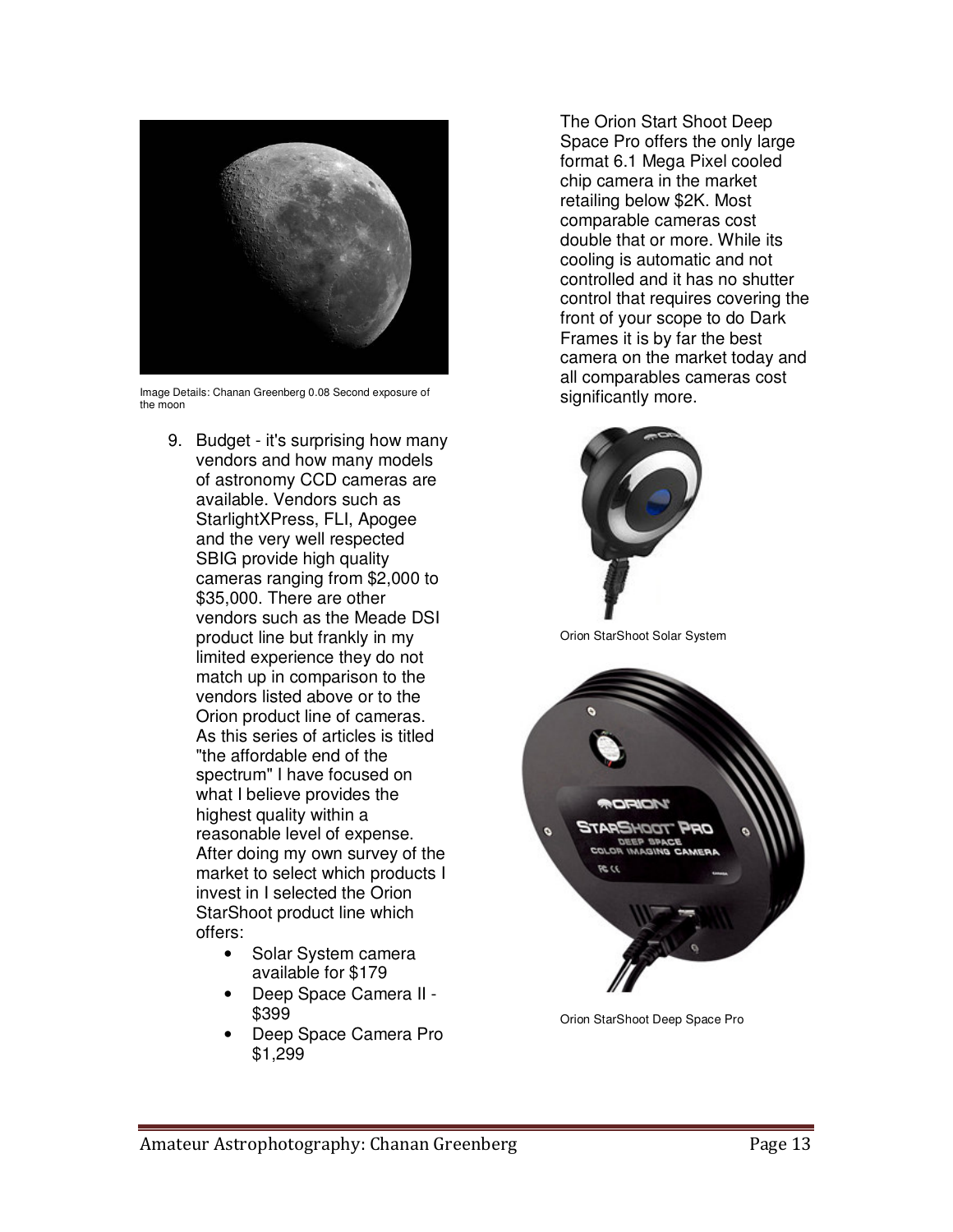

Image Details: Lagoon Nebula (M8), Trifid Nebula (M20) and Open Cluster M21 Chanan Greenberg Orion 80mm APO Refractor, Orion Deep Space Pro. 15 X 2 minute exposures and 5 X 3 minute exposures

# **Focusing**

This is probably one of the hardest tasks in astrophotography that requires the most practice until fully mastered. Imaging dim objects sometimes objects that you cannot really see presents an interesting challenge – how to focus the image.

The simplest way is to set your camera on continuous exposures while pointing the scope at a bright star and bringing it into focus. This manual process requires time to master and is rarely accurate.

A combination of hardware and software can help you focus quickly and accurately:

Electronic Focuser – a motor attached to your focuser allowing you to move the focuser position without touching the scope. There are several excellent Electronic Focusers like JMI that not only control the movement of the

focuser but also track temperature changes allowing you to adapt your focus point during an imaging session. Orion's AccuFocus works very well and is quite affordable.

Focus Controller – a control box that allows your computer to communicate directly with the Electronic Focuser so you can control the focuser from your computer. Shoestring Astronomy provides FCUSB which works very well and supports a wide range of focusers.

Imaging Software – such as CCDSoft and MaxIm DL that can show you as you focus the Full Width Half Maximum (FWHM) and Half Flux Diameter (HFD) numbers. Using the software you can focus "by the numbers" as you bring down both HFD and FWHM numbers the closer you are to being in focus. Its always a good idea to go beyond the optimal focus point and work your way back then you know you are at the optimal focus point

FocusMax Software – this free software completely automates your focusing efforts. It initially does an analysis of the optical performance of your system. It then takes over the camera and focuser and automatically brings you into the best focus point it can find.



Orion AccuFocus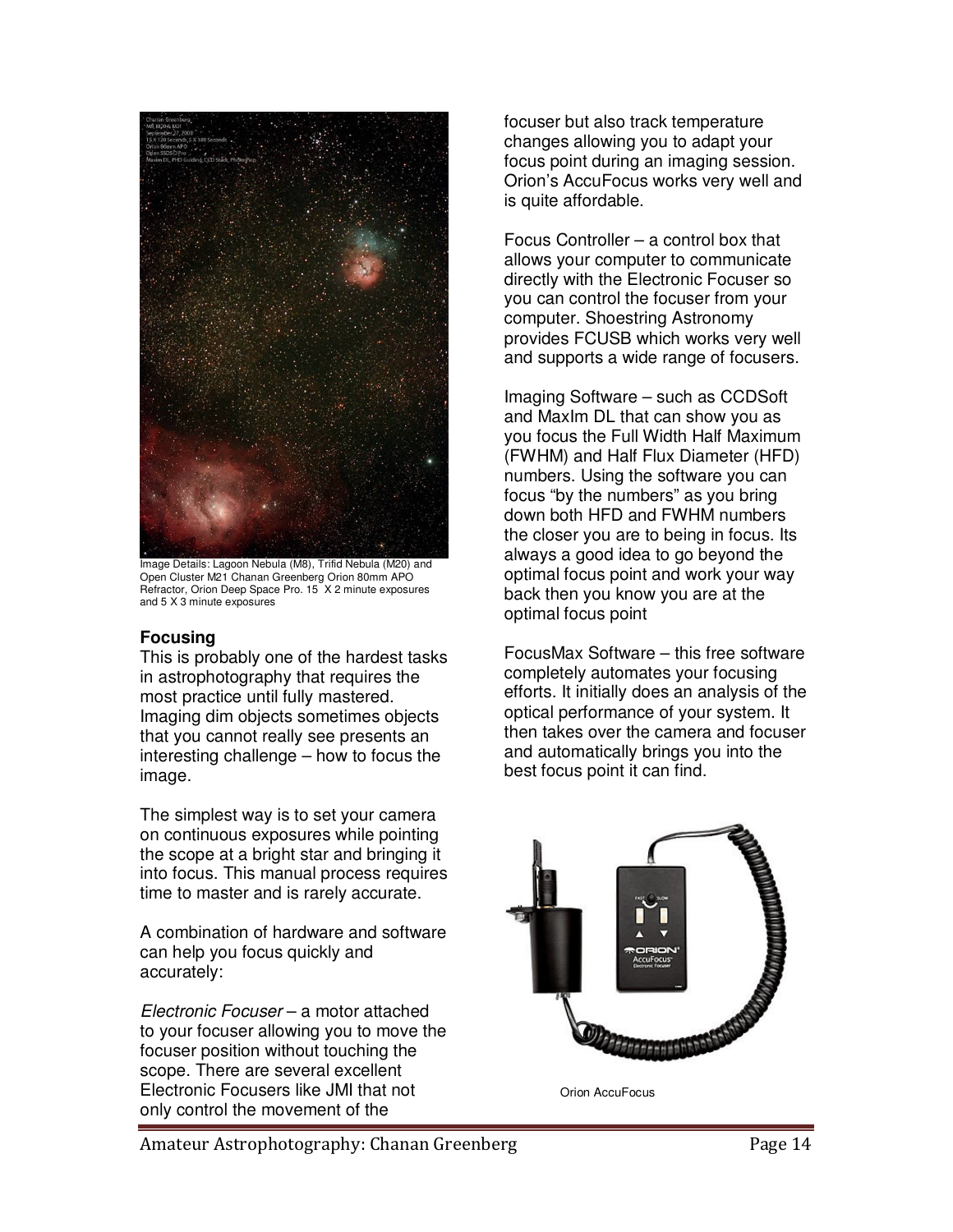

Shoestring Astronomy FCUSB

# **Guiding**

The process of guiding and auto-guiding was touched on in the chapter Astrophotography 101, and additional practical tips on how to achieve good guiding will be covered in the next chapter Imaging and Image Processing. In this chapter focused on equipment I will just say this: almost any descent CCD camera and scope can provide good enough guiding. I often use my 80mm APO Refractor as a guiding scope. You do not need an APO refractor to do guiding; there are good guiding scopes available for under \$300. Since I have several deep space cameras from Orion I use one of those as my guider camera although it was not design to be used as a guiding camera it works very well. Some people try and use CCD camera's designed for solar system imaging and try those for guiding mostly with no success as those cameras are not sensitive enough.

I know of some people who use simple webcams as their guiding camera who claim to achieve good results.

Guiding Software – almost any commercial application designed for imaging such as MaxIm DL and CCDSoft support controlling a second guiding camera and guiding routines including calibration and tracking. I personally prefer using PHD Guiding which is free and is literally a point and click solution. You connect your equipment, start exposing, select a star

and your done. The application will do all the rest of the work for you and has delivered excellent performance.

# **Software**

There is some software you need to have and lots of software that is nice to have. The following list includes all the software I use and I mention some alternatives, there are 13 software packages listed, 9 are available for **FREE** and only 4 cost money:

New Astronomy CCDCalc – this application is a great tool which is available free from Ron Wodaski's web site (http://www.newastro.com/). Ron's book "New CCD Astronomy" is highly recommended and provides great detail and guidance on astrophotography. This application allows you to create any combination of telescope and camera and see the resolution of the system in arc seconds per pixel and see your field of view overlaid on top of an actual image of many targets. This tool is great for planning imaging sessions

Polar Finder – this is a nice little application also available for free (http://www.polarfinder.co.uk/) which simply shows you where Polaris should be in your polar scope. It's a fast way to validate your initial polar alignment is close

ASCOM Platform – ASCOM platform is free and it is a standard protocol for astronomy allowing software to control various types of equipment ranging from mounts, cameras, to guiders and focusers

Starry Night Pro – is a planetarium package that simulates the night sky, it allows you to find objects and get huge amounts of information about almost any object. This application also provides cool tools such as field of view which allows you to setup any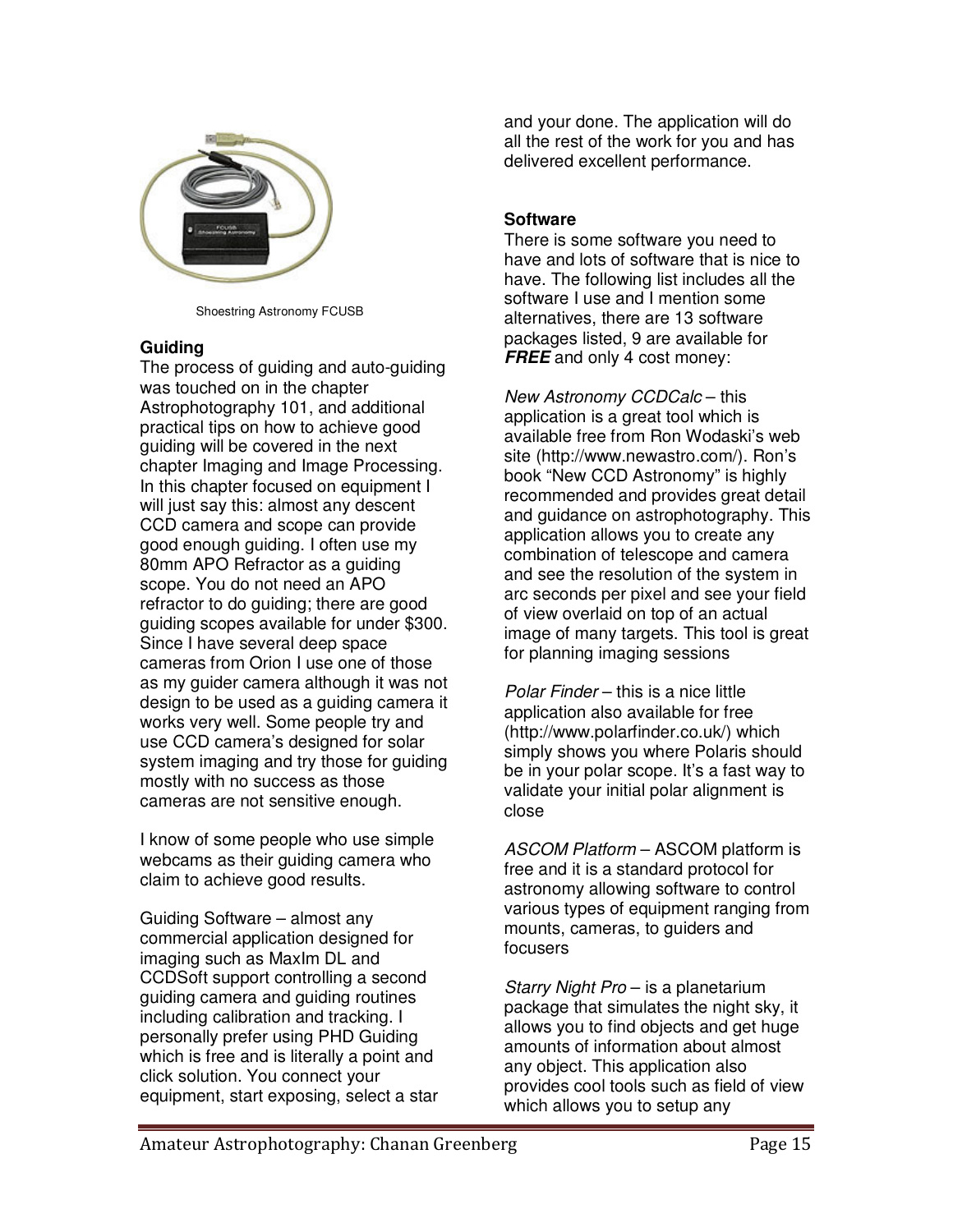combination of scope, camera, eyepiece and Barlow and see exactly what your field of view would look like which is very helpful in planning imaging sessions. It also can control the mount and you can send your scope to any object directly from your desktop. An alternative to Starry Night Pro is The Sky which offers excellent options and is considered an excellent software package.

FocusMax – already reviewed earlier in this chapter. This application automates your focusing process and is available for free.

PoleAlignMax - already reviewed earlier in this chapter. This application automates the process of correcting your polar alignment and is available for free.

MaxIm DL Essentials – this software comes bundled with Orion Deep Space cameras. It handles imaging, autoguiding and image processing

MaxIm DL  $5 - 1$  use this version of MaxIm although I got the Essentials version for free with my Orion Cameras. I prefer the full version as it offers a lot more tools for planning image sequences, batch processes that automate many commands and its support of Pin Point astrometry which is

required for correcting your polar alignment errors.

 $PHD$  Guiding  $-1$  use this for autoguiding. Simply works great and is free (http://www.starklabs.com/phdguiding.html)

CCD Stack – wonderful software that handles image stacking and processing. In my opinion it is the fastest way to good results.

Photoshop – final retouching, non-linear stretching of an image's histogram and where certain filters can be used to clean up images.

Weather Ninja – free software to help you assess if weather conditions will be favorable for imaging

Virtual Moon Atlas Pro – this free software provides incredible detailed maps and images of the moon, helps learn about the moon and about each crater. It is the perfect companion for a night of lunar observing

# **Assembling a complete imaging system**

So what does is it cost to assemble a good imaging system from scratch: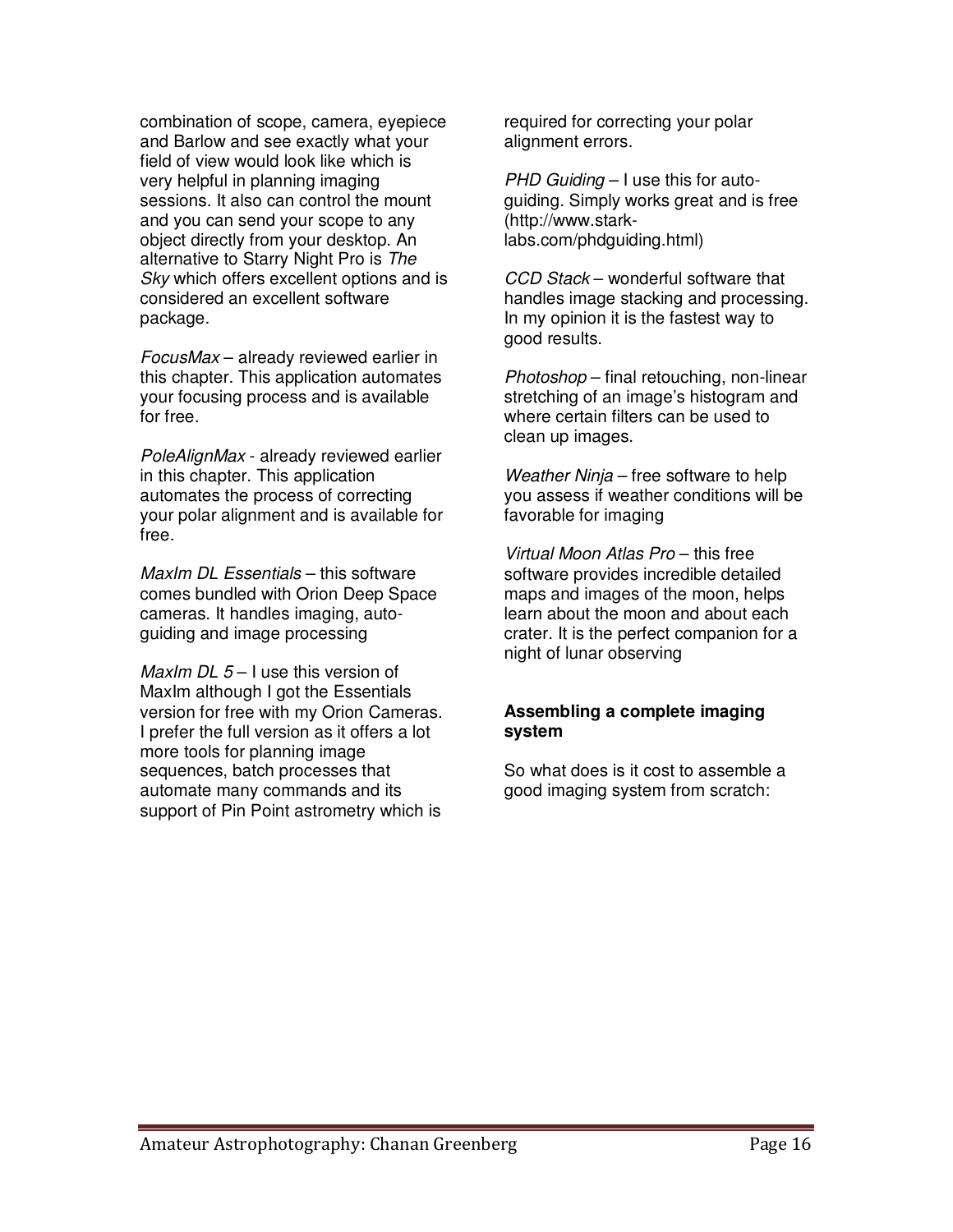| Item                               | <b>Estimated Cost</b> | <b>Comments</b>                   |
|------------------------------------|-----------------------|-----------------------------------|
| Orion Atlas EQ-G GoTo Mount        | \$1,499               |                                   |
| Orion 10" Newtonian                | \$499                 |                                   |
| Orion 8" Newtonian                 | \$289                 | Alternative Item <sup>*</sup>     |
| <b>Orion Guiding Scope</b>         | \$300                 |                                   |
| Orion 80mm APO                     | \$490                 | Alternative item*                 |
| Orion Star Shoot Deep Space Pro    | \$1,299               | Large format CCD camera           |
| Orion Star Shoot Deep Space II     | \$399                 | Small format CCD camera           |
| Orion Auto-guider                  | \$249                 | Alternative item*                 |
| Orion Sky Glow Filter for Imaging  | \$119                 |                                   |
| <b>Orion AccuFocuser</b>           | \$100                 |                                   |
| <b>Shoestring Astronomy FOCUSB</b> | \$100                 |                                   |
| <b>Shoestring Astronomy GUSB</b>   | \$100                 |                                   |
| <b>Starry Night Pro</b>            | \$259                 |                                   |
| <b>MaxIm DL Essentials</b>         | <b>FREE</b>           | <b>Bundled with Orion Cameras</b> |
| Maxlm DL full version              | \$399                 | Optional                          |
| <b>CCD Stack</b>                   | \$399                 | <b>Optional</b>                   |
| Photoshop                          | \$699                 | Optional                          |
| <b>PHD Guiding</b>                 | <b>FREE</b>           |                                   |
| FocusMax                           | <b>FREE</b>           |                                   |
| PoleAlignMax                       | <b>FREE</b>           |                                   |
| <b>GPS Unit for Mount</b>          | \$150                 | <b>Optional</b>                   |

\* Alternative item – this item is an alternative to the item listed above, you should choose which one of these items you prefer

- 1. If you avoid the optional items and select the alternative items suggested the entire system from scratch including mount, 2 telescopes, guiding camera, main imaging camera and software will cost roughly \$4K
- 2. If you choose all the optional items and select some of the more expensive options your entire cost for a good imaging system would be \$6K
- 3. Many amateur astronomers already have scopes and a mount and may only need the imaging camera and guiding camera, In that scenario the investment may be as little as \$1,500 or less

Until a few years ago just a good camera could easily cost \$3,000 and up to \$15,000 dollars for the camera alone!! The entire list of equipment listed above combined, costs less than many cameras available today and with practice can produce very impressive results.

For those who wish to shave off more money off this budget check out sales opportunities and Clearance sales on Orion (www.telescope.com) and Scope City's (www.scopecity.com) web sites as well as Astromart.com and Cloudynights.com - you can reduce this budget by 30-40% if you are willing to use second hand equipment

# **Next Month: Imaging and Image Processing**

Carpe Noctem! (Seize the night)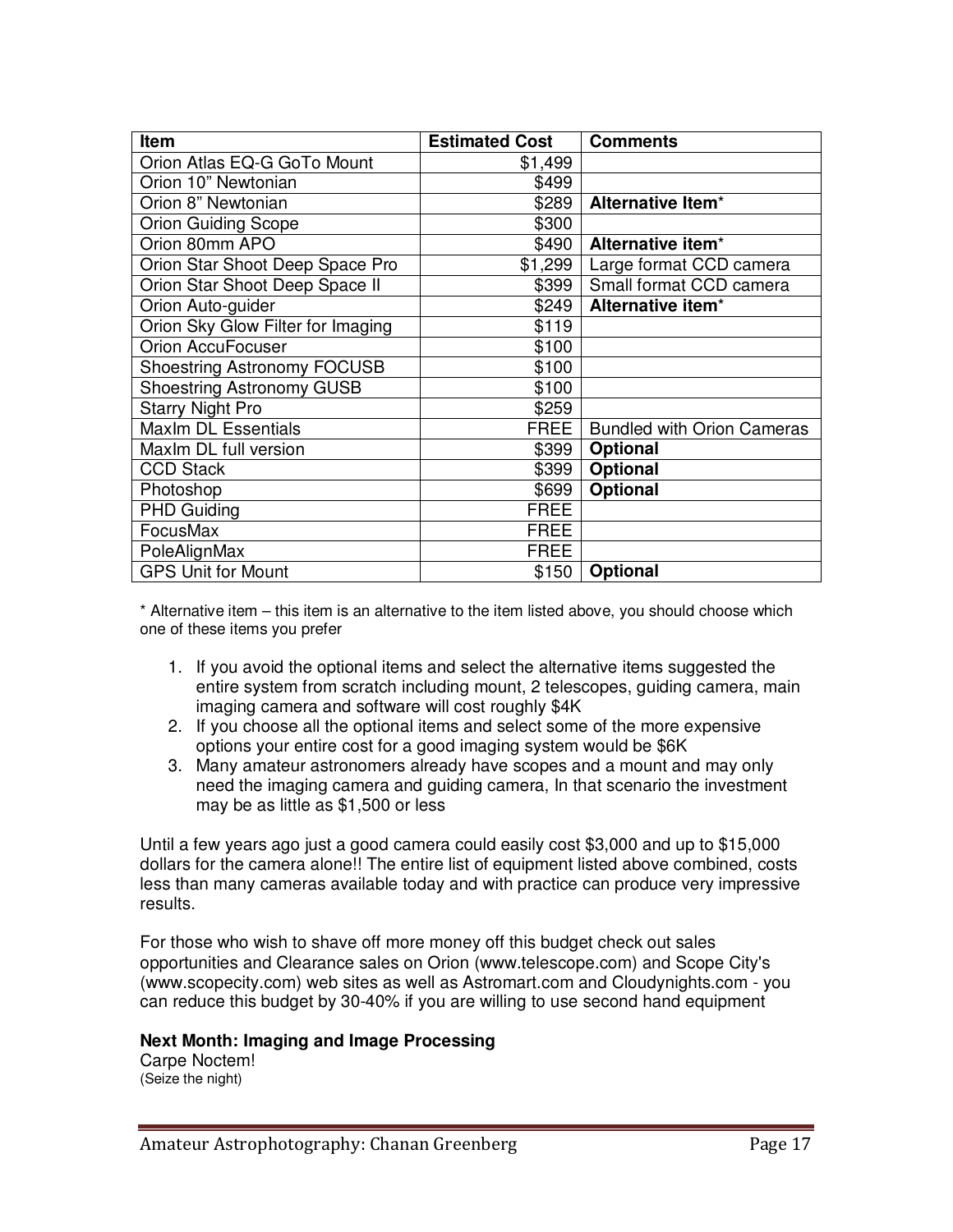# **Part 4: Imaging & Image Processing**

This last installment about amateur astrophotography is focused on providing practical guidance on how to capture and process images to produce pleasing results.

At the end of this chapter is a list of links to additional information on all the topics that were covered in these articles.

# **Imaging**

This section will describe the steps I follow in an imaging session, which are:

- Plan
- Setup
- Improve Polar Alignment
- Star Alignment
- Focus
- Slew to Object
- Start Guiding
- Imaging

Plan – think about what objects are going to be visible and which ones you want capture. Use CCDCalc or Starry Night to see what your field of view will be when looking at these objects with your scope and camera combination so you can plan what orientation your camera may need to be in, in order to capture the image. Spending some time planning your session allows you to be more effective during your session.

Setup – if you are fortunate enough to have a permanent setup you can skip this section. If you are like me and have to setup every time here are the steps I follow:

- Rough polar alignment
- Balance scope
- Check collimation (important for Newtonian scopes)
- Install all cables, control boxes for focusers and guider

# Improve Polar Alignment

I recommend either drift alignment method or using PoleAlignMax which were described in chapter 2. This process of adjusting your azimuth and altitude to get as close as possible to the true pole can take 15 to 45 minutes based on experience and some luck. While this is a time consuming process it will make for a better imaging session and is worth the investment.

# Star Alignment

This is the same process you would do for an observation session, using 2 or 3 star alignment to allow your scope to find its bearings and be able to accurately point to your desired object. Make sure that tracking or tracking with PEC is turned on.

# **Focus**

Find a star that is 3 to 5 magnitude and center it. Using your focuser controls move the camera in or out and watch what happens to the FWHM and HFD numbers. Make sure your camera is on continuous exposure mode exposing an image every second or so. If your camera supports sub-frames draw a rectangle around the star you are focusing on and the images will download much faster from your camera. After each change you make to the focuser allow for 3 -4 exposures to determine if this made things better or worse as minor vibrations from the motion of the focuser tube and slight changes in seeing may impact the results of a single exposure. Keep making changes until you can bring the numbers of FWHM to below 4 and HFD below 3. These numbers will produce decent focus. If your have very good seeing you might be able to get the numbers down to 2 which is very good focus. Using the free FocusMax application can effectively automate the entire process for you.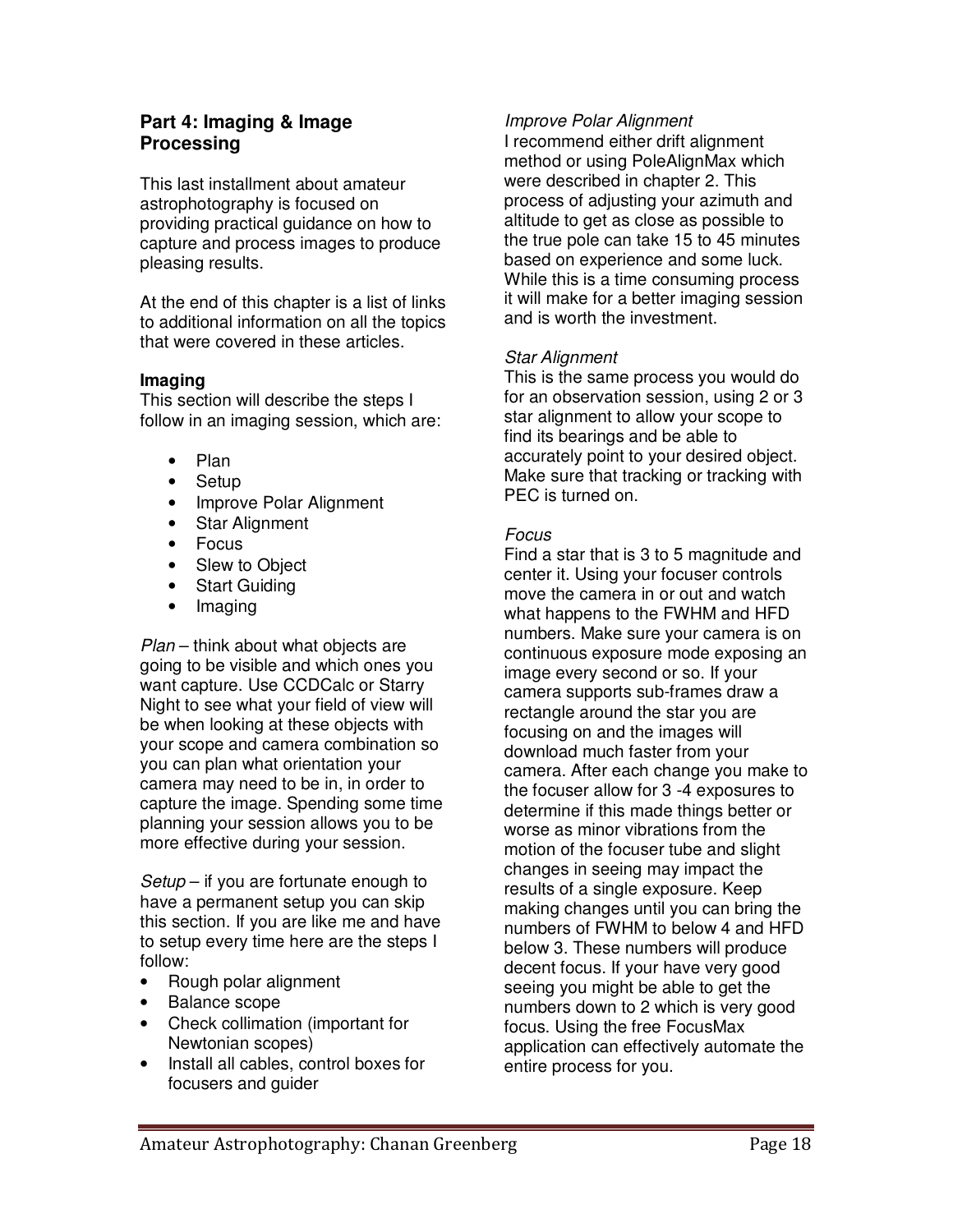# Slew to Object

Using your planetarium software select the object you wish to image and slew the scope to that object. If it is a very dim object try taking a few sample exposures increasing their time until you can see the object you are looking for is in fact located in your field of view. If needed make minor adjustments in RA and DEC to place the object where you want it to be in the final image.

# Star Guiding

Using PHD guiding establish a connection to your guiding camera and to the mount. Start capturing images, try 2-3 second exposures and see if you can find a reasonably bright star to use for guiding. Click on the star and a green rectangle will appear around the star. Click the stop button and then click on the Guide button – lean back and enjoy the show. PHD Guiding will conduct a calibration process slewing the scope West, East, North and South measuring the distance the star moves. Once done it will start guiding. Congratulations if your scope is well aligned you should get rock solid guiding.

# Imaging

So this is what all the fuss is about….you are now ready to start imaging! When imaging you should take into account the nature of the object your are trying to capture, its brightness and the light pollution situation as well as seeing conditions. Under certain conditions a 2 minute exposure may look better than a 3 minute exposure that got oversaturated with light pollution – so experiment and see what produces the best results. In principal longer exposures produce better results. In other words a 10 minute exposure should look better than 5 X 2 minute exposures. BUT, this rules works well under dark skies, in light polluted areas CCD chips get oversaturated quickly and so combining shorter exposures will

produce better results. If you are using the full version of MaxIm DL you can easily setup an Imaging Sequence, instructing MaxIm DL to take 20 2 minute exposures and 10 3 minute exposures etc and it will execute for you automatically saving the images in a folder you designate. When you are at this phase it is pretty much an auto pilot situation but its always a good idea to keep track of what is going on. I always try to take several types if images ranging from 90 seconds and up to 10 minutes to see what produces the best results. I use the Orion StarShoot Deep Space Pro camera which is a One Shot color camera. So when imaging it is important to make sure the output is set to raw or monochrome. These images contain color data but you currently cannot see it. Do not try to shoot directly in color it will produce poor results.

A useful tool to combat light pollution is Orion's Sky Glow Filter for Imaging. Unlike regular broadband filters available from Orion, Lumicon and many other vendors that block out sodium spectrum lines they also block out quite a bit of red light, this filter was designed specifically for imaging and lets a lot more red data get through while still doing a good job reducing the effects of light pollution.

# Other exposures

In addition to the Light exposures you will want to do 3 more types of exposures. Dark Frames, Flat Field and Bias these will be used in image processing to reduce various types of noise from your image. You can think about it this way:

Dark frames capture ambient noise and hot pixels your camera might be capturing even when no light is going into the camera. It is recommended you take the dark frames at a similar temperature as the light exposures and that you take a few to create an average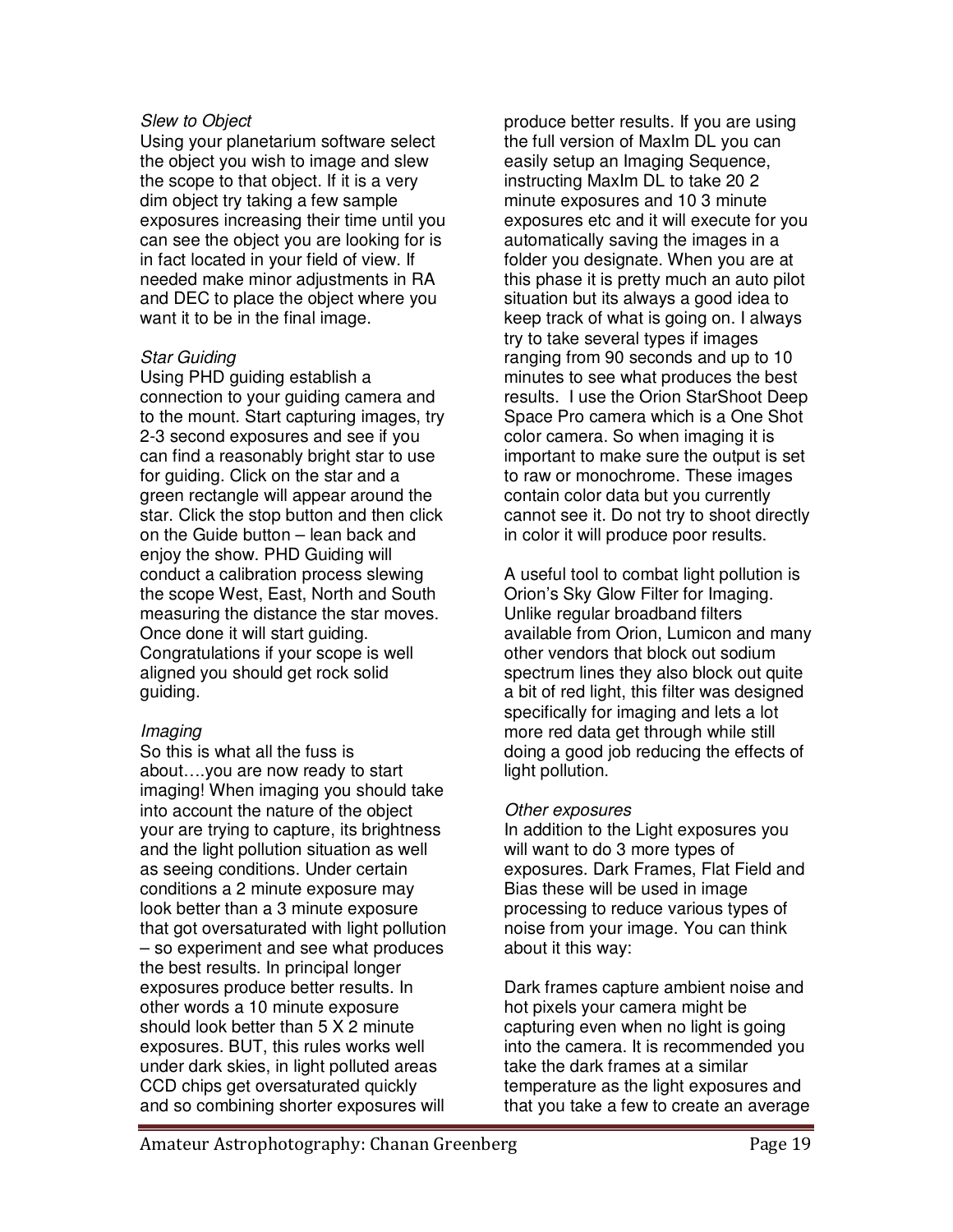that can be subtracted from the light frames later. You should make sure that for each light exposure length you have several dark frames with the same exposure length.

Flat fields – is the way to capture 'noise' or dirt on your optics and have those subtracted from the image. Flat fields are an image taken of an evenly illuminated object like the twilight sky or dawn sky. These images are not 100% required but do improve the look of an image. Since they are not easy to take some people build a light box to create an evenly illuminated view. If you are just starting, you can put off doing flat fields for a while until you have mastered all other aspects of imaging.

Bias frame – is the level of 'noise' the chip may see when no or limited current goes through it. If your are using a One Shot Color CCD Camera you do not need to do a Bias frame as it is built into your Dark Frames.

# **Image Processing**

Congratulations!! You now have a series of images taken including light and dark frames. For the purposes of this explanation I will assume the images were taken with a One Shot Color CCD camera. The steps in processing the images are:

- Calibrate
- Convert to color
- Register
- Normalize
- Reject Data
- Stack
- De-saturate background
- Flatten Background
- Digital Development (DDP)
- Noise Ninia
- Unsharp Mask

#### Calibrate

In MaxIm DL select Set Calibration from the Process Menu. Select the folder where you have saved your files and click on Auto Generate. MaxIm will automatically identify the dark frames.

**IMPORTANT NOTE**: since some processes may have undesired results it is always a best practice never to work on your original images. Make a copy of your images and apply the following steps to this copy. If mistakes occur or you don't like the outcome, you can always make another copy of your original images and start over.

Next open all the images you wish to process in MaxIm DL and select Calibrate All from the Process menu. All the noise captured in the dark frames will be subtracted from the light frames. Save all the light frames that were calibrated.

# Convert to Color

Open the images you just calibrated in MaxIm DL and select Convert to Color from the Color Menu. Make sure your camera brand is selected in the Camera drop down menu and click OK. If you have many images you can automate this process using MaxIm DL's batch command mode. Save your color converted images.

# **Register**

You can continue the process in MaxIm that offers powerful stacking tools. I have grown accustomed and I like using CCD Stack. Where you first select Register from the Stack Menu to select stars used to align images before they get stacked.

# **Normalize**

This processes starts with the reference image and analyzes all the other images and defines what weight to give them when stacking the images.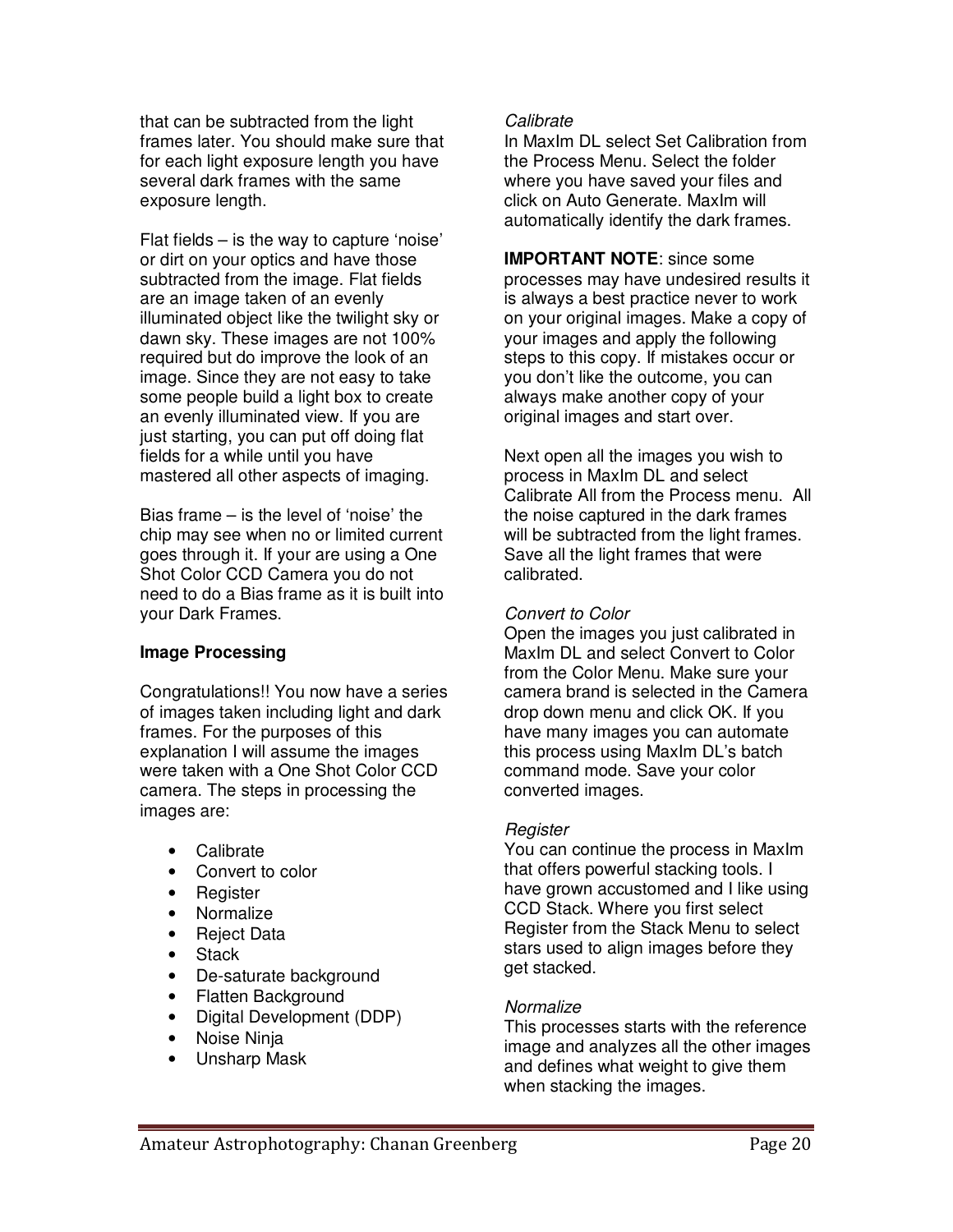# Reject Data

This option provides several procedures that allow you to systematically remove noise and artifacts from your images before they are stacked.

# **Stack**

This is the final step in stacking images. There are several types of methods to stacking. You should experiment and see what works well. In my experience selecting Mean produces the best results.

De-saturation and background flattening If you are lucky to be imaging under really dark skies you may not need this step. From my backyard in lightdrenched silicon valley this is a step that helps reduce the impact of light pollution. I sometimes run the Adjust Color / De-saturate background option, 2 or 3 times before using Flatten Background under the Process menu

# Digital Development (DDP)

Is a method of reducing background information while enhancing fine details in nebulae and galaxies

# Noise Ninja

This is an optional step. If previous processes have produced a grainy image, there is a filter that can work independently or within Photoshop that helps smooth out grainy areas in your image which is a very good alternative to Gaussian Blur which does the same thing but also blurs the image a little

# UnSharp

This process which is available in MaxIm DL and in Photoshop helps improve the sharpness of an image. It effectively creates a blurred version of the image and then subtracts that from the image creating a sharper image. Beware no to overdo it or you will create a sharp but grainy image.

# **Imaging the Horeshead Nebula**

This section will walk you through the various stages with sample images so you get an idea of what to expect.

This image is of the Horeshead Nebula and Flame Nebula in the Orion Constellation.

# Technical Data:

Date: October 22, 2008 Telescope: Orion 10" Newtonian Imaging Camera: Orion StarShoot Deep Space Pro Guiding Scope: Orion 80mm APO **Refractor** Guide Camera: Orion StarShoot Deep Space Camera Mount: Orion Atlas EQ-G 10 X 120 second exposure 5 X 300 second exposure MaxIm DL 5 PHD Guiding CCD Stack Photoshop

Image 1 Raw Data: this is one 300 second exposure. You may notice poor contrast, no color, there are some black diagonal lines going through the image (result of slow communication USB) and a satellite line streaking through the image just to the right of the horsehead.

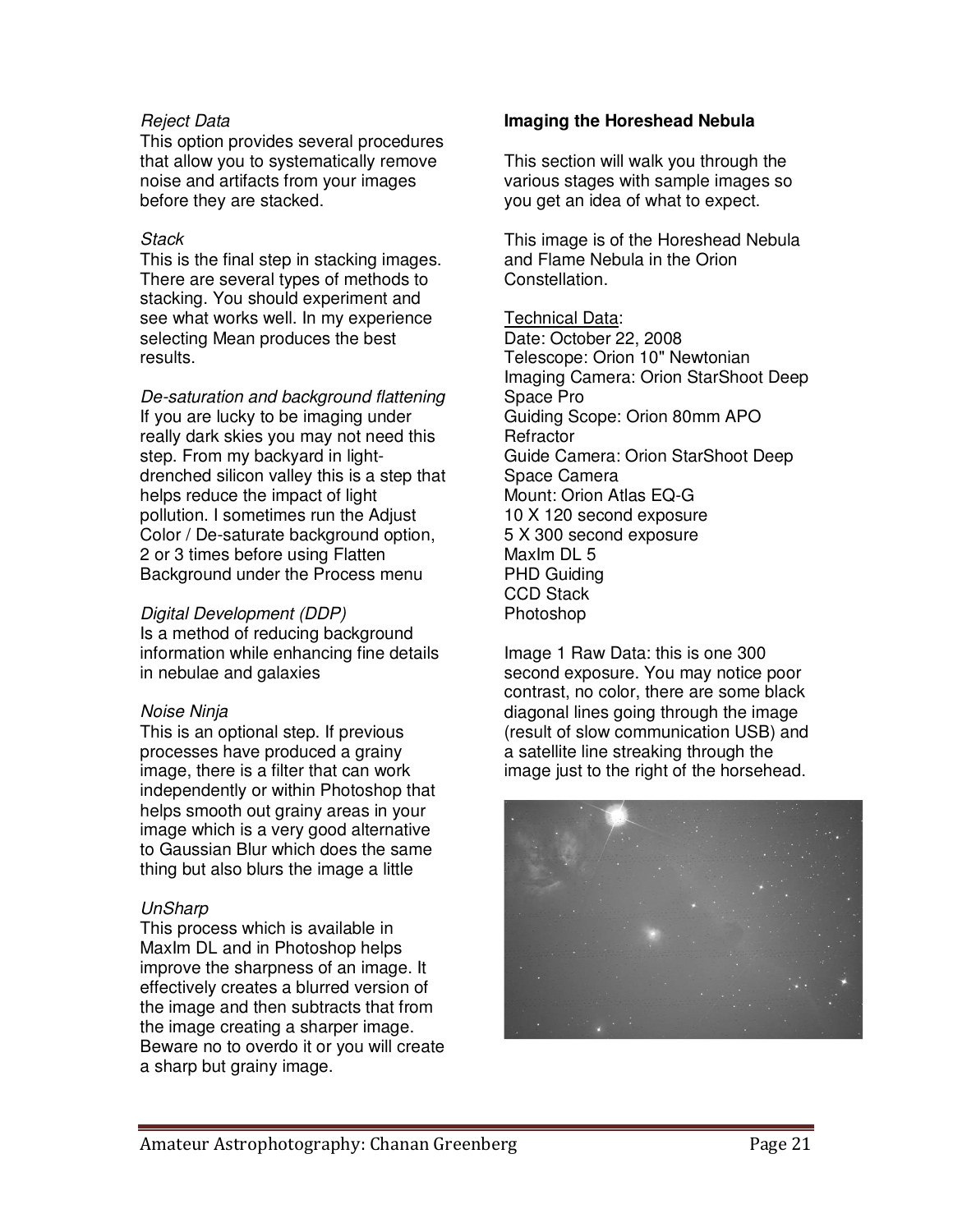Image 2: Calibrated and Color Convert The image below is the same image after calibration and color conversion



Image 3: Stacked Image The image below is the final result of registration, normalizing, data rejection and stacking - note all noises and artifacts have been removed. The image is drenched in light pollution



Image 4: Flattened Background & DDP The image below is the final result of adjusting color saturation, flattening the background and Digital Development.



Image 5: Final Image The image below is the final result of cleaning up the image from grains using Noise Ninja.



This brings this chapter and this series about astrophotography to an end. This is by no means a comprehensive overview. For those interested in how it's done it should give a good idea. And for those looking for tips on how to get started it provides good information. I would encourage those interested, to deepen your education through the data sources listed below

Carpe Noctem! (Seize the night)